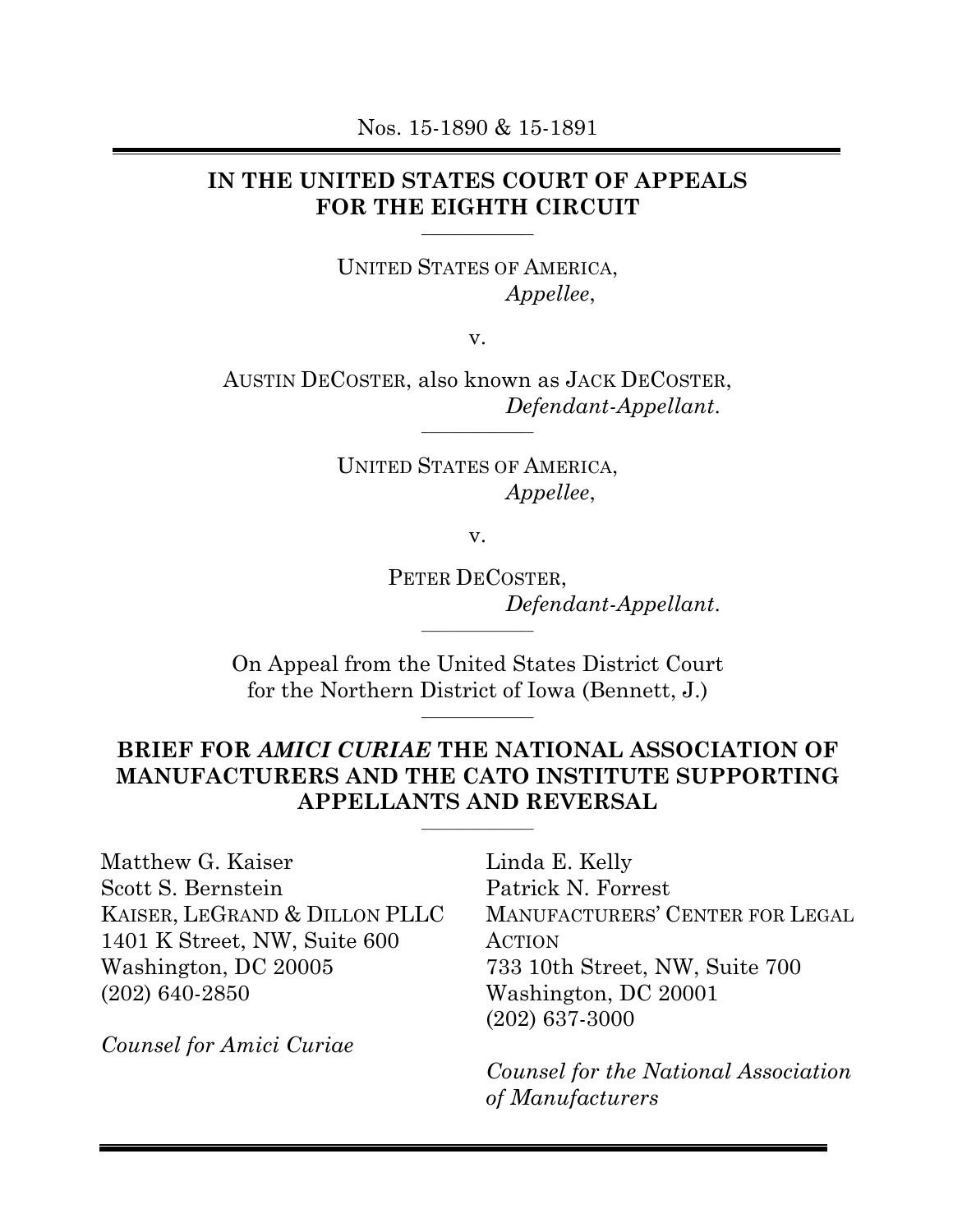Ilya Shapiro Randal J. Meyer CATO INSTITUTE 1000 Massachusetts Avenue, NW Washington, DC 20001 (202) 842-0200

*Counsel for the Cato Institute*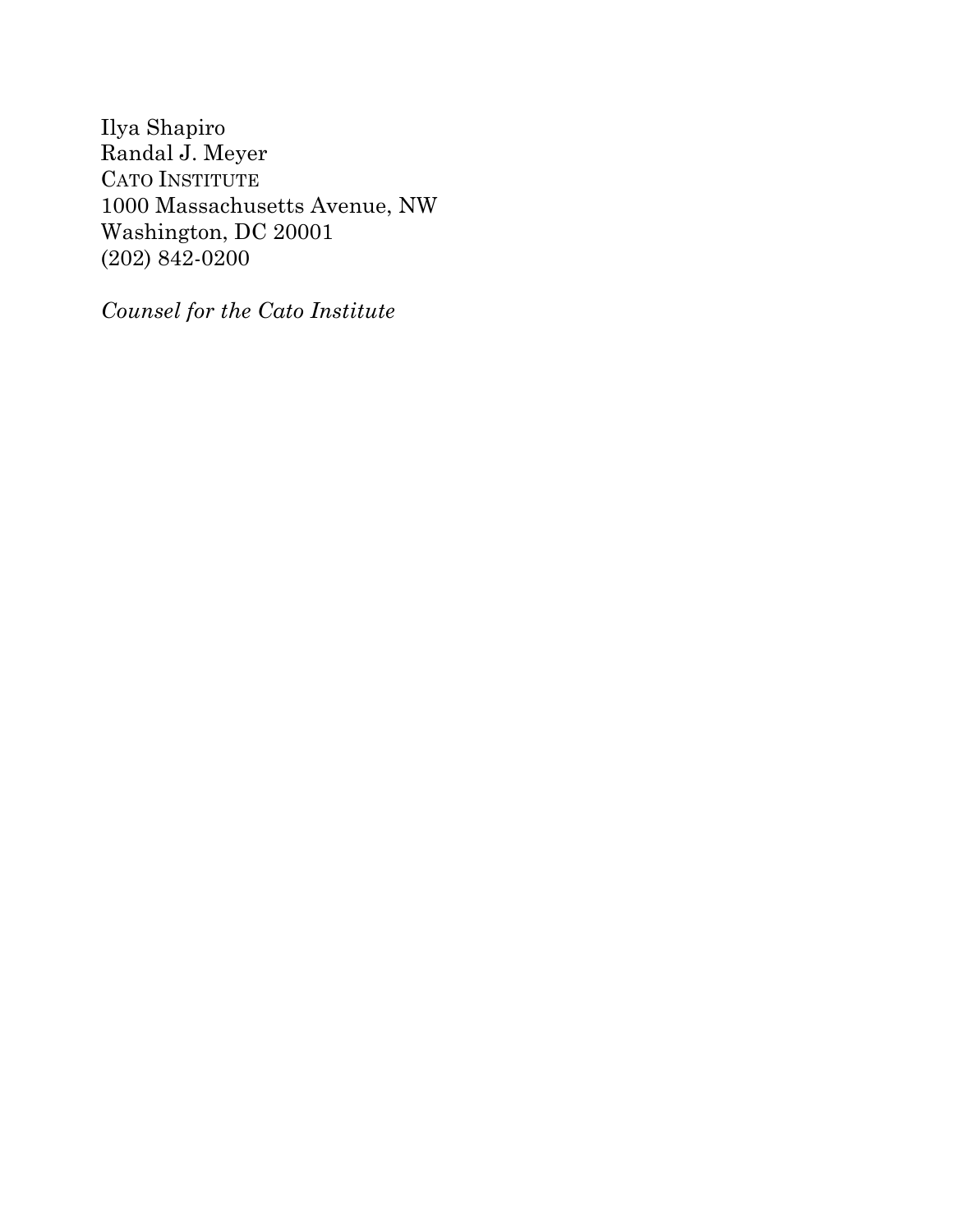#### **CORPORATE DISCLOSURE STATEMENT**

Pursuant to Federal Rule of Appellate Procedure 26.1, the National Association of Manufacturers and the Cato Institute certify that each has no parent corporation, and no publicly held company has 10% or greater ownership in the NAM or the Cato Institute.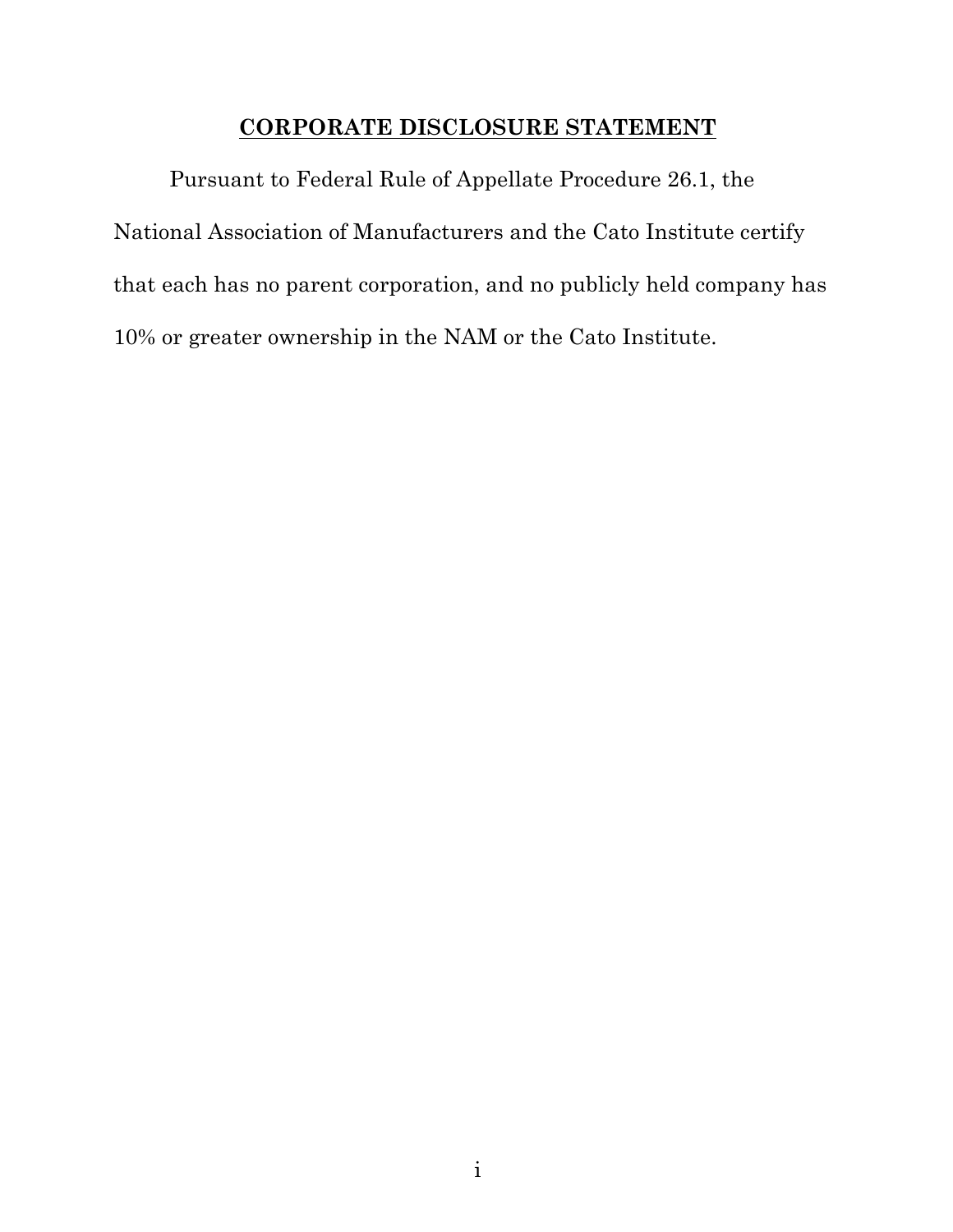# **TABLE OF CONTENTS**

| The Constitution and Our Values Are Clear: Executives<br>$\mathbf{I}$ .<br>Should Not Be Sent to Prison Because of Their Jobs12                                                      |
|--------------------------------------------------------------------------------------------------------------------------------------------------------------------------------------|
| Use of the Responsible Corporate Officer Doctrine to<br>А.<br>Imprison Executives Is Contrary to a Century of                                                                        |
| <b>B.</b><br>The Constitution Does Not Allow the Disproportionate<br>and Severe Penalty of Prison for a Responsible                                                                  |
| C.<br>Use of the Responsible Corporate Officer Doctrine Has<br>Been Rare—and, Until Recently, Never Employed to Put<br>Executives That Neither Participated in nor Knew of the<br>25 |
| II. If Prison Under the Responsible Corporate Officer Doctrine Is<br>Permissible, Every Executive Can Reasonably Fear<br>Imprisonment for Acts Outside His or Her Control. 26        |
|                                                                                                                                                                                      |
|                                                                                                                                                                                      |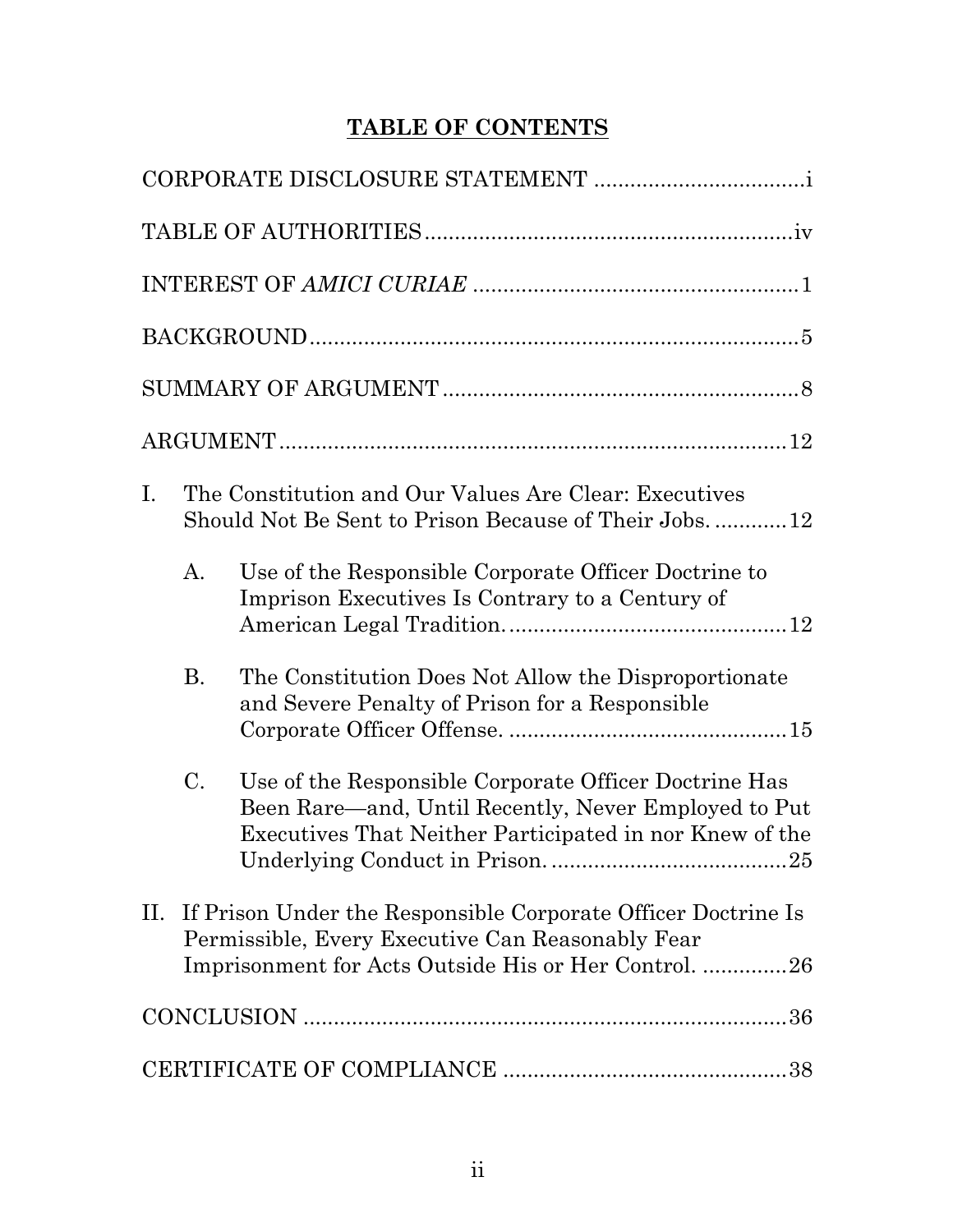|--|--|--|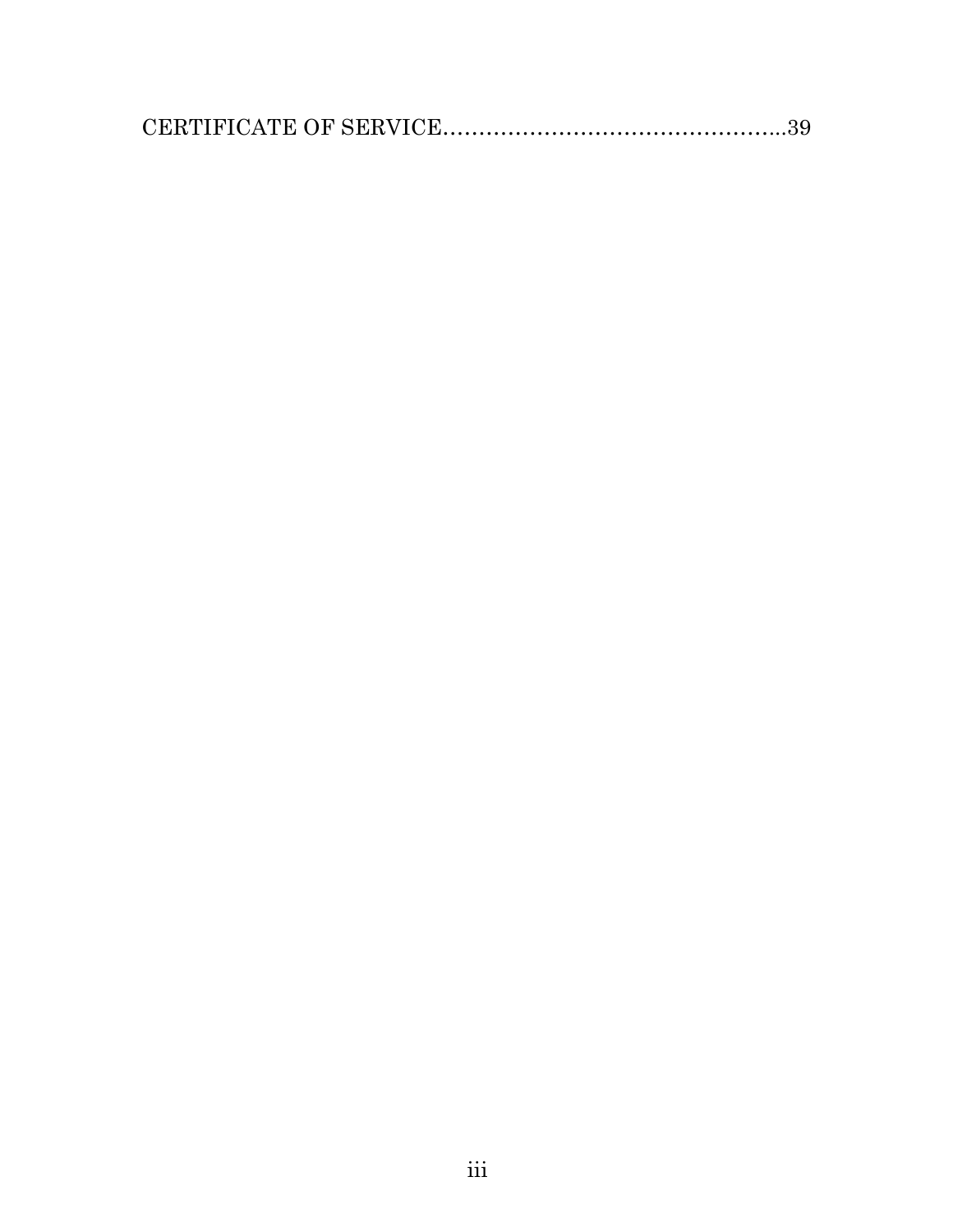# **TABLE OF AUTHORITIES**

# **CASES**

| Commonwealth v. Koczwara,                       |
|-------------------------------------------------|
| Davis v. City of Peachtree City,                |
| Elonis v. United States,                        |
| Graham v. Florida,                              |
| Henderson v. Norris,                            |
| Harmelin v. Michigan,                           |
| <i>Holdridge v. United States</i>               |
| Lady J. Lingerie, Inc. v. City of Jacksonville, |
| Meyer v. Holley,                                |
| Morissette v. United States,                    |
| Staples v. United States,                       |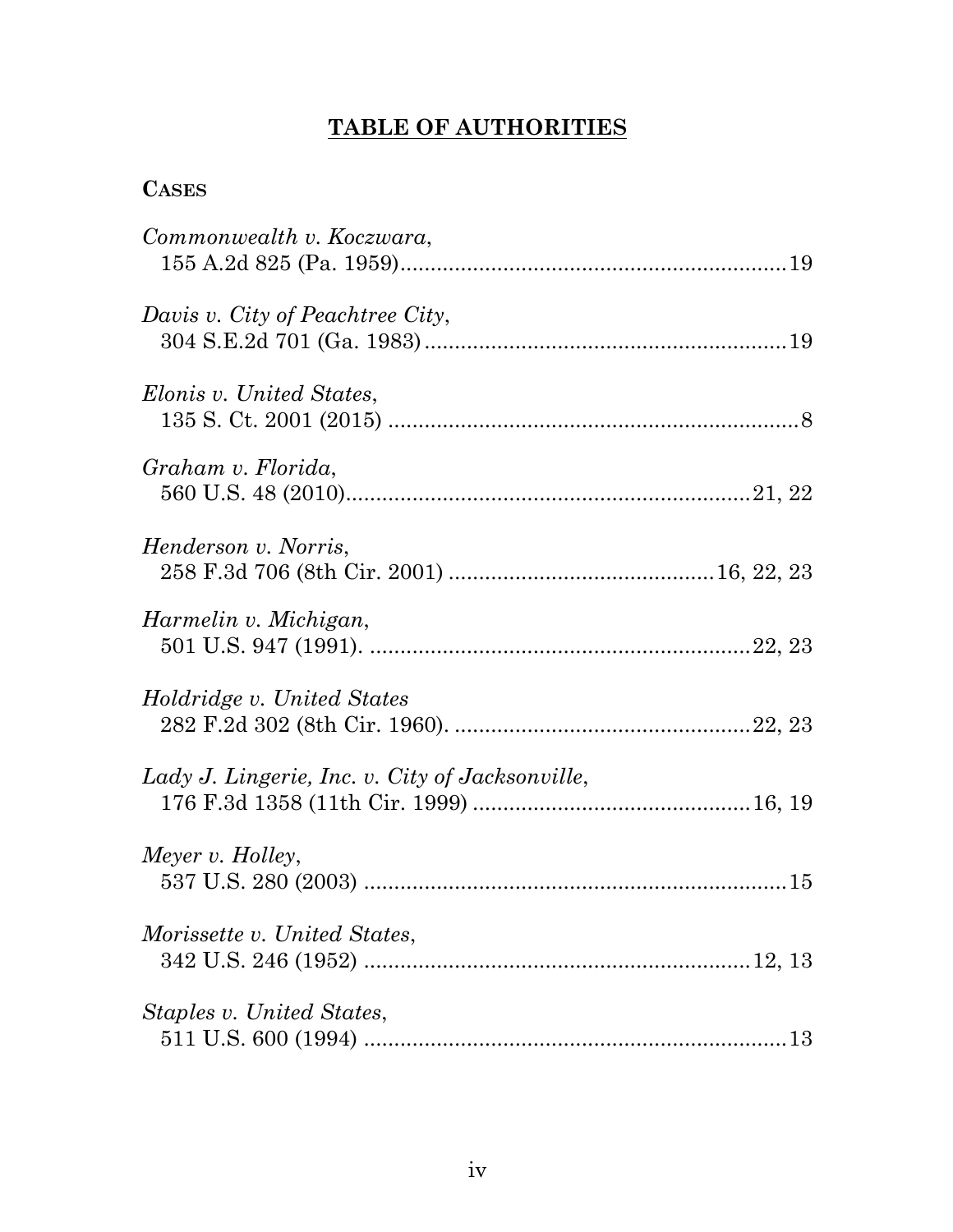| State v. Guminga,                                                                    |
|--------------------------------------------------------------------------------------|
| Tart v. Massachusetts,                                                               |
| United States v. Acri Wholesale Grocery Co.,                                         |
| United States v. Brugier,                                                            |
| United States v. Dotterweich,                                                        |
| United States v. Gel Spice Co., Inc.,                                                |
| United States v. Heller,                                                             |
| United States v. Hermelin,                                                           |
| United States v. Higgins,<br>No. 09-403-4, 2011 WL 6088576 (E.D. Pa. Dec. 7, 2011)20 |
| United States v. Park,                                                               |
| United States v. Purdue Frederick Co., Inc.,                                         |
| United States v. Torigian Labs., Inc.,                                               |
| United States v. Treffiletti & Sons,                                                 |
|                                                                                      |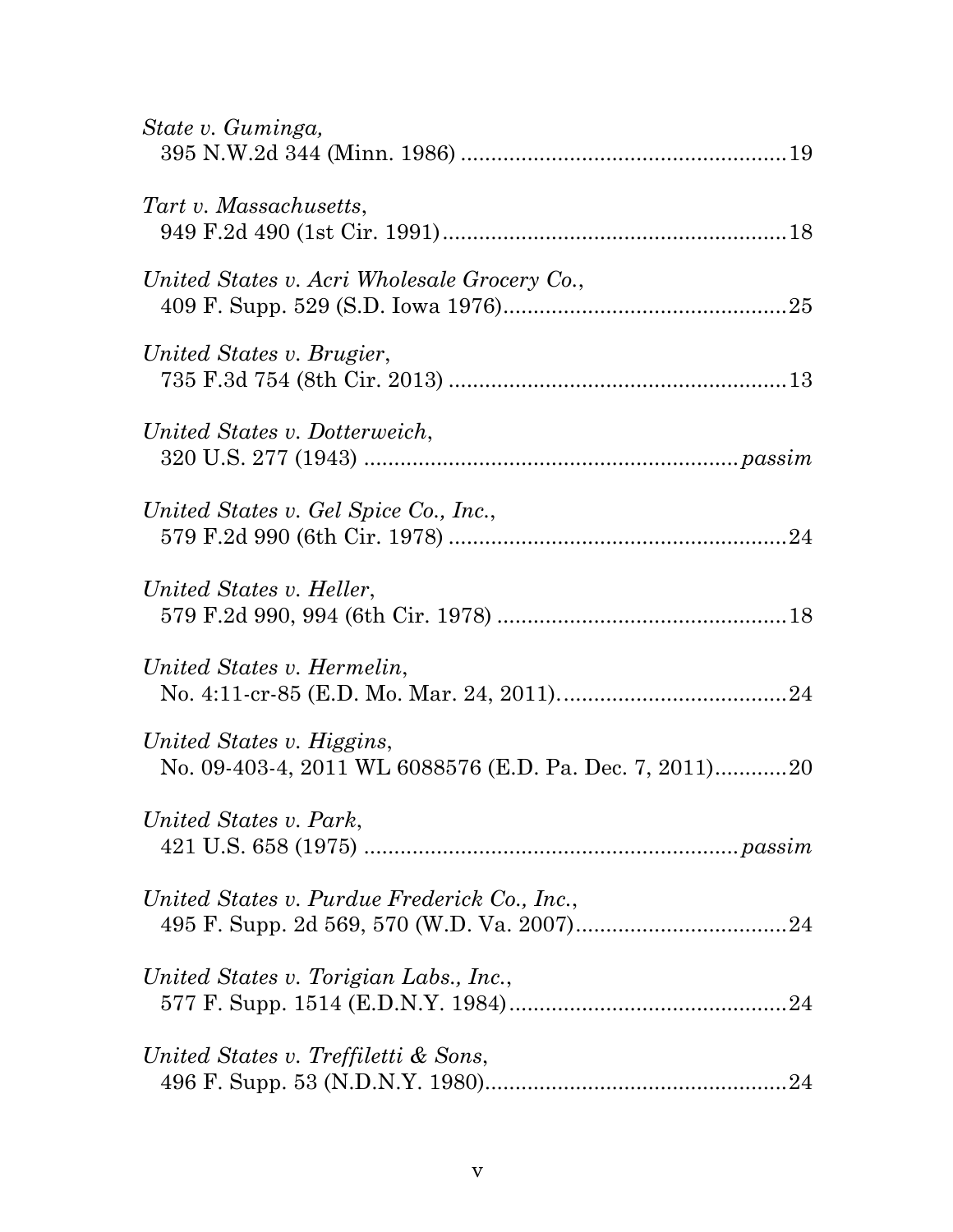| United States v. Unser, |  |
|-------------------------|--|
|                         |  |
|                         |  |
| United States v. Wuff,  |  |
|                         |  |

# **SCHOLARLY AUTHORITIES**

| H. Thomas Austern, Sanctions in Silhouette: An Inquiry into the<br>Enforcement of the Federal Food, Drug, and Cosmetic Act, 51                                                                                                                                                                                               |
|------------------------------------------------------------------------------------------------------------------------------------------------------------------------------------------------------------------------------------------------------------------------------------------------------------------------------|
| 4 William Blackstone, COMMENTARIES ON THE LAWS OF ENGLAND                                                                                                                                                                                                                                                                    |
| George B. Breen & Jonah D. Retzinger, The Resurgence of the<br>Park Doctrine and the Collaterial Consequences of Exclusion, 6                                                                                                                                                                                                |
| Kepten D. Carmichael, Strict Criminal Liability for<br><i>Environmental Violations: A Need for Judicial Restraint, 71 IND.</i>                                                                                                                                                                                               |
| Katrice Bridges Copeland, The Crime of Being in Charge:<br><i>Executive Culpability and Collateral Consequences, 51 AM. CRIM.</i><br>L. REV. 799, 804 (2014); Andrew R. Ellis, The Responsible<br>Corporate Officer Doctrine: Sharpening a Blunt Health Care<br>Fraud Enforcement Tool, 9 N.Y.U. J. L. & BUS. 977 (2013). 31 |
| Andrew R. Ellis, The Responsible Corporate Officer Doctrine:<br>Sharpening a Blunt Health Care Fraud Enforcement Tool, 9                                                                                                                                                                                                     |
| Joshua D. Greenberg & Ellen C. Brotman, Strict Vicarious<br>Criminal Liability for Corporations and Corporate Executives:<br>Stretching the Boundaries of Criminalization, 51 AM. CRIM. L.                                                                                                                                   |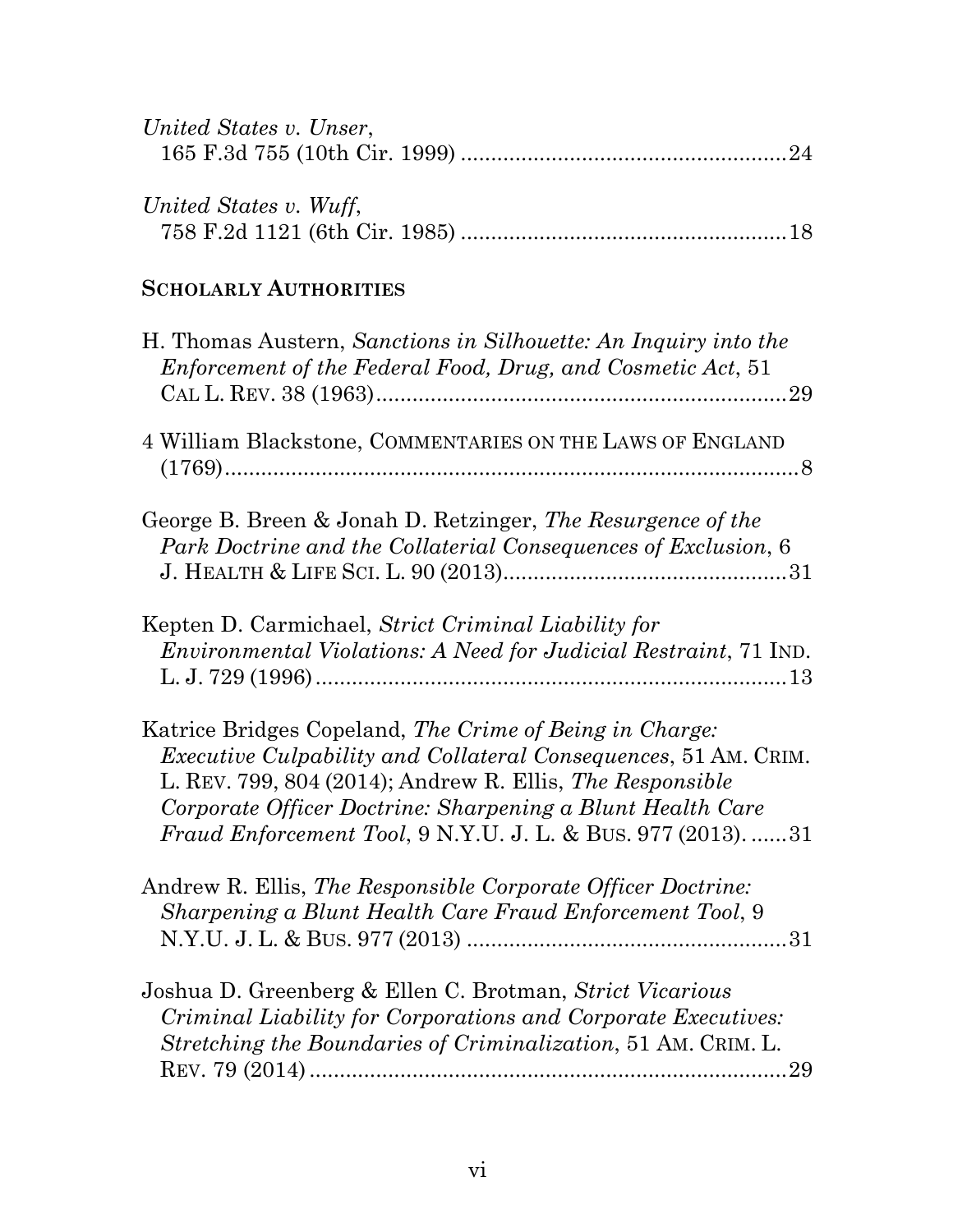| Paul J. Larkin, Jr., Regulation, Prohibition, and<br>Overcriminalization: The Proper and Improper Uses of the                                                                                                                                       |
|-----------------------------------------------------------------------------------------------------------------------------------------------------------------------------------------------------------------------------------------------------|
| Arthur Leavens, <i>Beyond Blame—Mens Rea and Regulatory Crime</i> ,<br>29                                                                                                                                                                           |
| Gerard E. Lynch, The Role of Criminal Law in Policing Corporate<br>Misconduct, 60 LAW & CONTEMP. PROBS. 23 (1997) 35                                                                                                                                |
| Geraldine Szott Moohr, Playing with the Rules: An Effort to<br>Strengthen the Mens Rea Standards of Federal Criminal Laws, 7                                                                                                                        |
| Steven M. Morgan & Allison K. Obermann, <i>Perils of the</i><br>Profession: Responsible Corporate Officer Doctrine May<br>Facilitate a Dramatic Increase in Criminal Prosecutions of<br><i>Environmental Offenders, 45 Sw. L. J. 1199 (1991)</i> 30 |
| Richard A. Samp & Cory L. Andrews, Restraining Park Doctrine<br>Prosecutions Against Corporate Officials Under the FDCA, 13<br>ENGAGE: J. FEDERALIST SOC'Y PRAC. GROUPS, Oct. 201231                                                                |
| Francis B. Sayre, <i>Public Welfare Offenses</i> , 33 COLUM. L. REV. 55                                                                                                                                                                             |
| Brian Walsh & Tiffany Joslyn, The Heritage Foundation and<br>National Association of Criminal Defense Lawyers, WITHOUT<br>INTENT: HOW CONGRESS IS ERODING THE CRIMINAL INTENT                                                                       |
| <b>OTHER AUTHORITIES</b>                                                                                                                                                                                                                            |

FDA, *Regulatory Procedures Manual*, § 6-5-1 (Mar. 2007). ..........33

FDA, *Regulatory Procedures Manual*, § 6-5-3, available at http://www.fda.gov/iceci/compliancemanuals/regulatoryprocedur esmanual/default.htm (last updated June 19, 2015)......33, 34, 35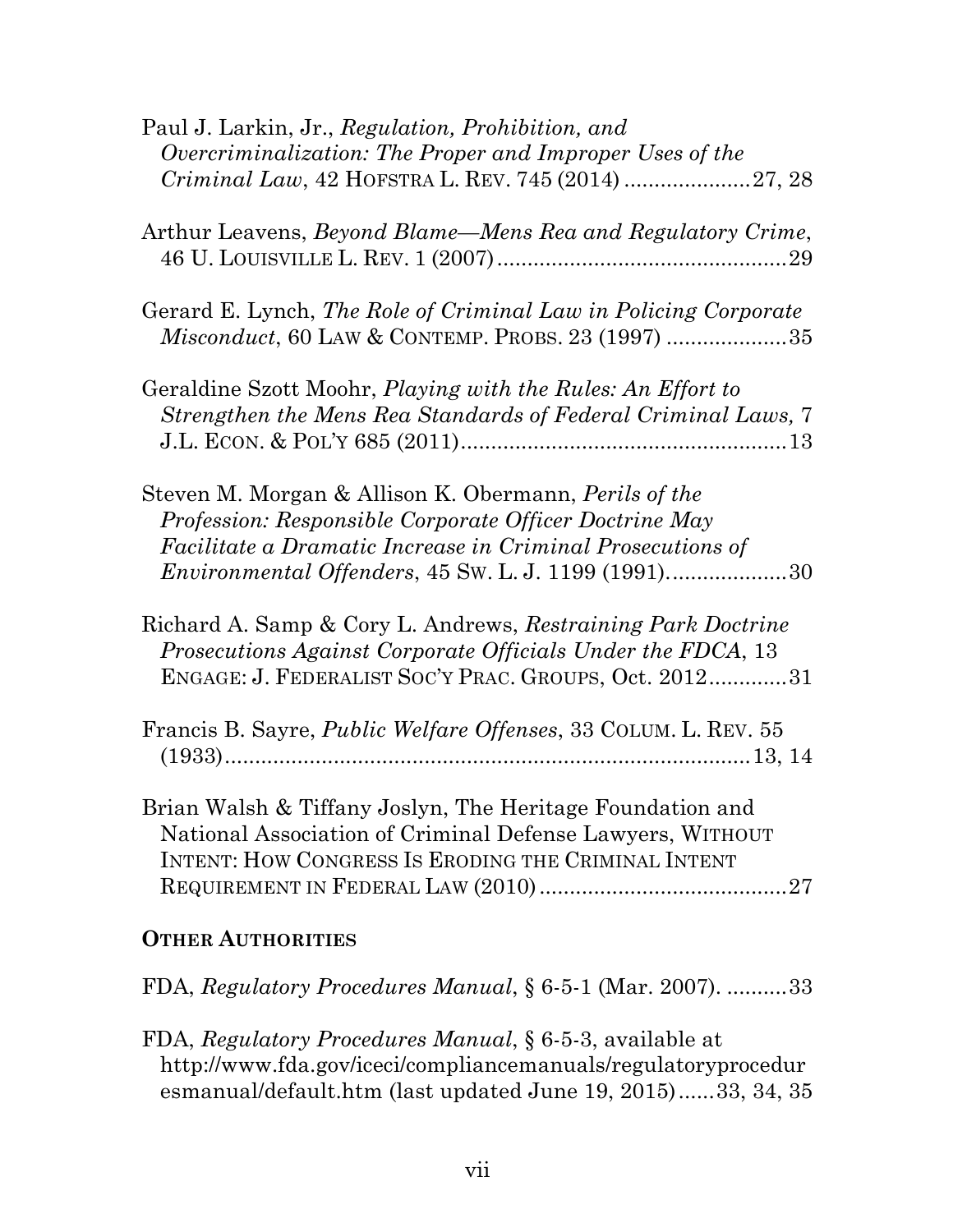| Gary Fields & John R. Emshwiller, Many Failed Efforts to Count |  |
|----------------------------------------------------------------|--|
| <i>Nation's Federal Criminal Laws, WALL ST. J.,</i>            |  |
|                                                                |  |
|                                                                |  |

| Over-Criminalization of Conduct/Over-Federalization of Criminal      |  |
|----------------------------------------------------------------------|--|
| Law: Hearing Before the Subcomm. on Crime, Terrorism &               |  |
| <i>Homeland Sec. of the H. Comm. on the Judiciary, 111th Cong. 7</i> |  |
| $(2009)$ (testimony of Richard Thornburgh). 3, 28                    |  |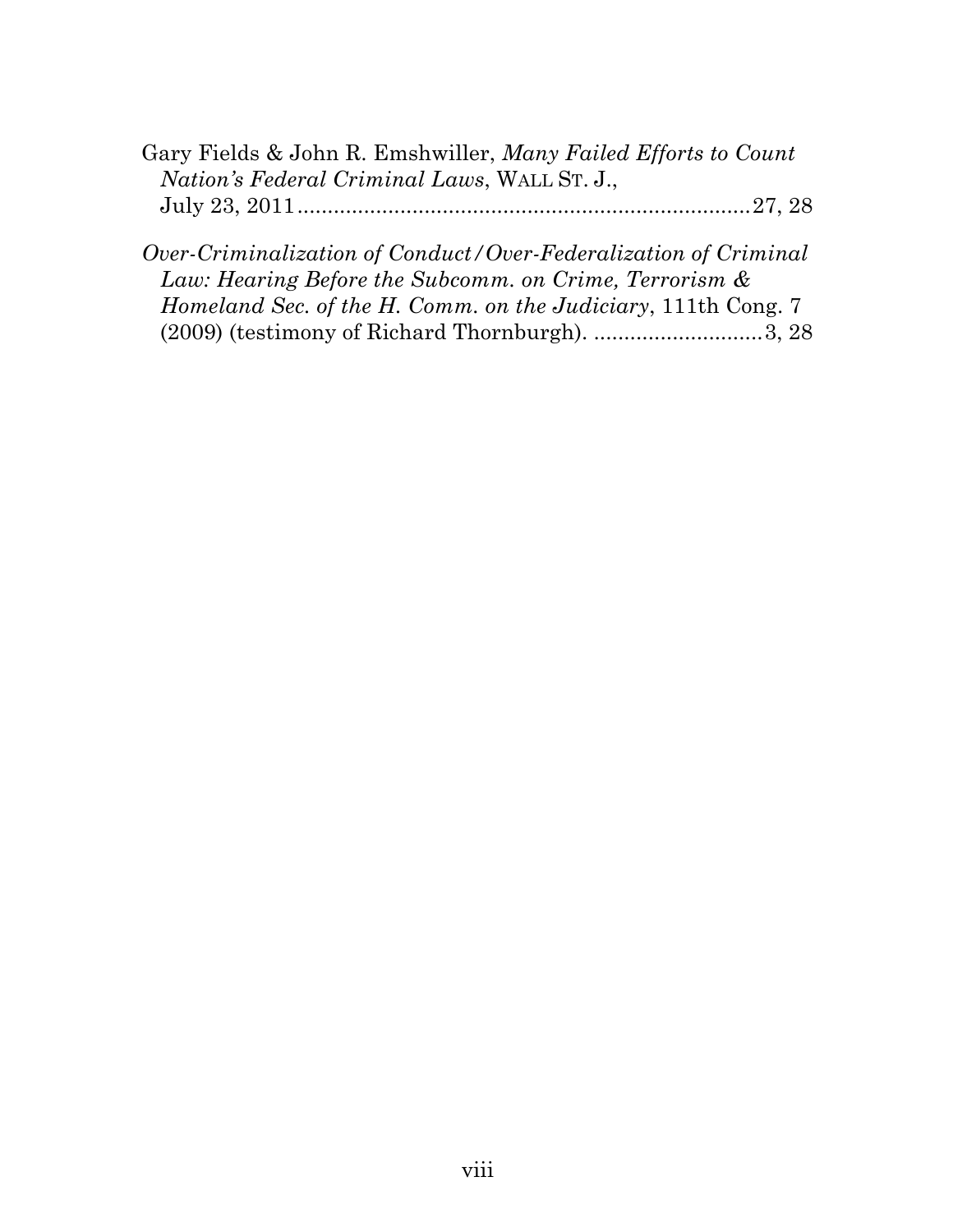#### **INTEREST OF** *AMICI CURIAE***<sup>1</sup>**

The National Association of Manufacturers is the largest manufacturing association in the United States, representing small and large manufacturers in every industrial section and in all 50 states. The NAM has a substantial interest in ensuring that executives at companies that are members of the NAM are not subject to prison sentences for strict liability criminal offenses that occur at their companies without their knowledge or participation.

Manufacturing employs more than 12 million men and women and contributes more than \$2.1 trillion to the U.S. economy annually. It has the largest economic impact of any major sector, accounting for two-thirds of private sector research and development. The NAM's mission is to enhance the competitiveness of manufacturers and improve American living

<u>.</u>

<sup>1</sup> Pursuant to Federal Rule of Appellate Procedure 29(c)(5), *amici* state that no party's counsel authored this brief in whole or in part, no party or party's counsel contributed money intended to fund preparing or submitting this brief, and no person other than *amici*, their members, or their counsel contributed money intended to fund preparing or submitting this brief. All of the parties have consented to the filing of this brief.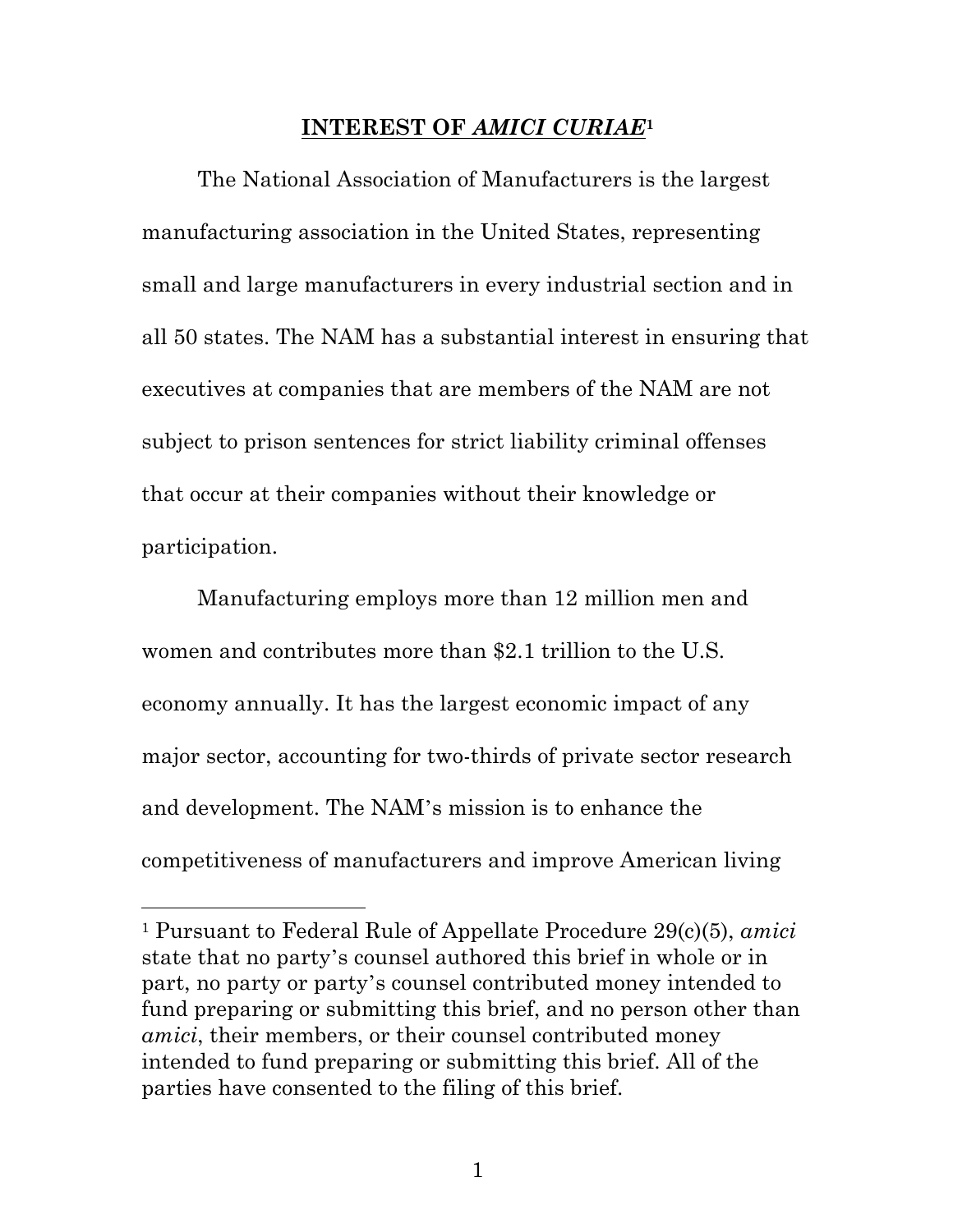standards by shaping a legislative and regulatory environment conducive to U.S. economic growth.

The Cato Institute was established in 1977 as a nonpartisan public policy research foundation dedicated to advancing the principles of individual liberty, free markets, and limited government. Cato's Center for Constitutional Studies was established in 1989 to promote the principles of limited constitutional government that are the foundation of liberty. Toward those ends, Cato publishes books and studies, conducts conferences, issues the annual *Cato Supreme Court Review*, and files amicus briefs with the courts. This case is important to Cato because it exemplifies a key aspect of the overcriminalization that has stifled personal and economic liberty.

If executives can be imprisoned for criminal violations of strict liability laws by virtue of the position they hold within a company, the United States economy would suffer. Executive business decisions would be motivated less by good business principles and more by fear of possible future prison sentences. And, even then, corporate officers would not be able to fully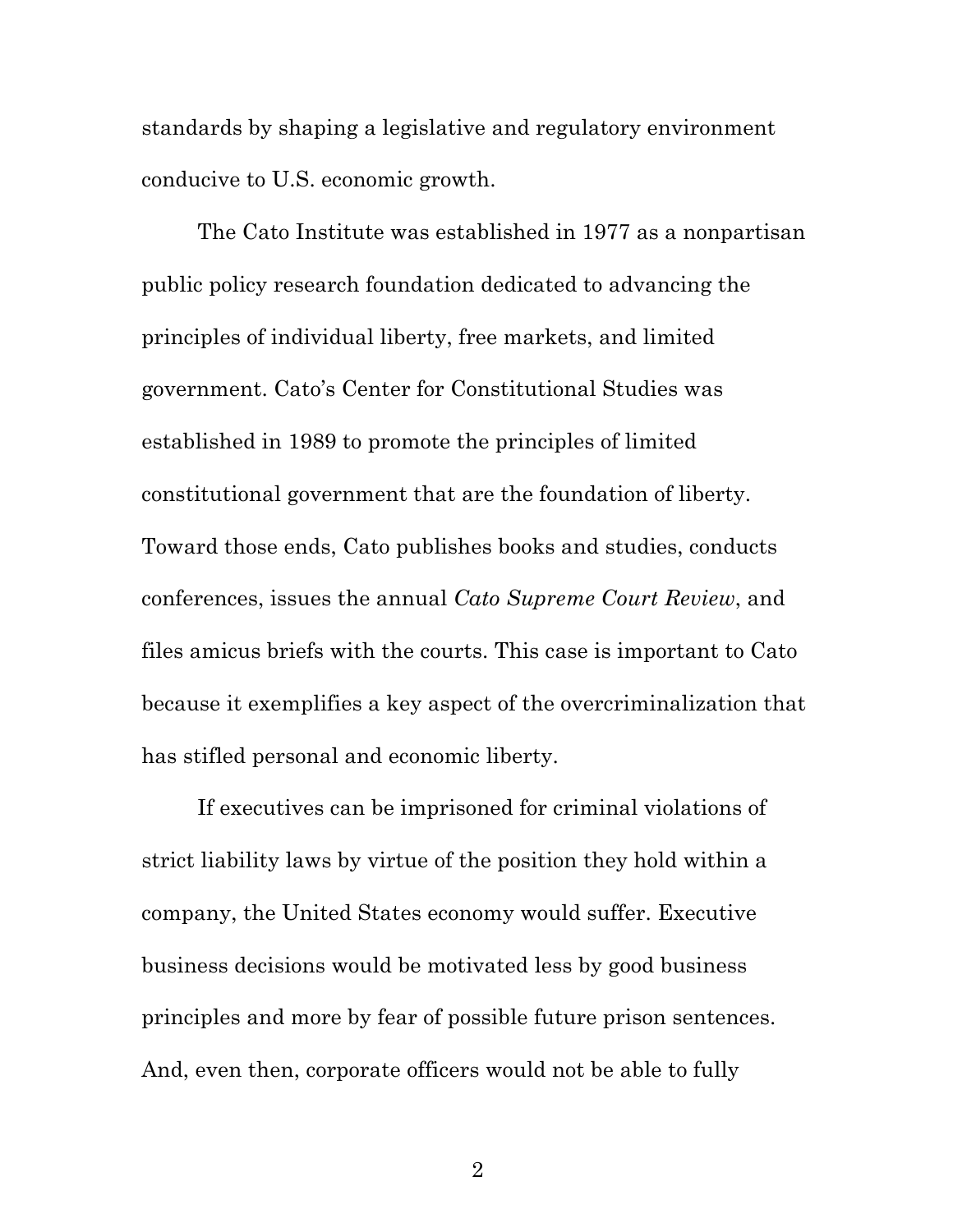protect themselves from criminal liability; under the responsible corporate officer doctrine, executives could be held criminally liable for conduct that is entirely outside their control. Executives would have to hope that one of their employees does not unwittingly commit a regulatory violation—or else they could face prison time.

Such a regime would be contrary to basic notions of fairness and justice, contrary to law, and would put at risk the liberty of every executive.

This concern is particularly real and acute in light of the expansiveness of the federal government's regulatory reach, particularly into criminal law. There are approximately 300,000 regulations that can trigger criminal sanctions.2 These regulations are too often ambiguous or intricate. Many corporations including many members of the NAM—must hire extensive staff to understand and comply with their regulatory obligations. The

<u>.</u>

<sup>2</sup> *Over-Criminalization of Conduct/Over-Federalization of Criminal Law: Hearing Before the Subcomm. on Crime, Terrorism & Homeland Sec. of the H. Comm. on the Judiciary*, 111th Cong. 7 (2009) (testimony of Richard Thornburgh).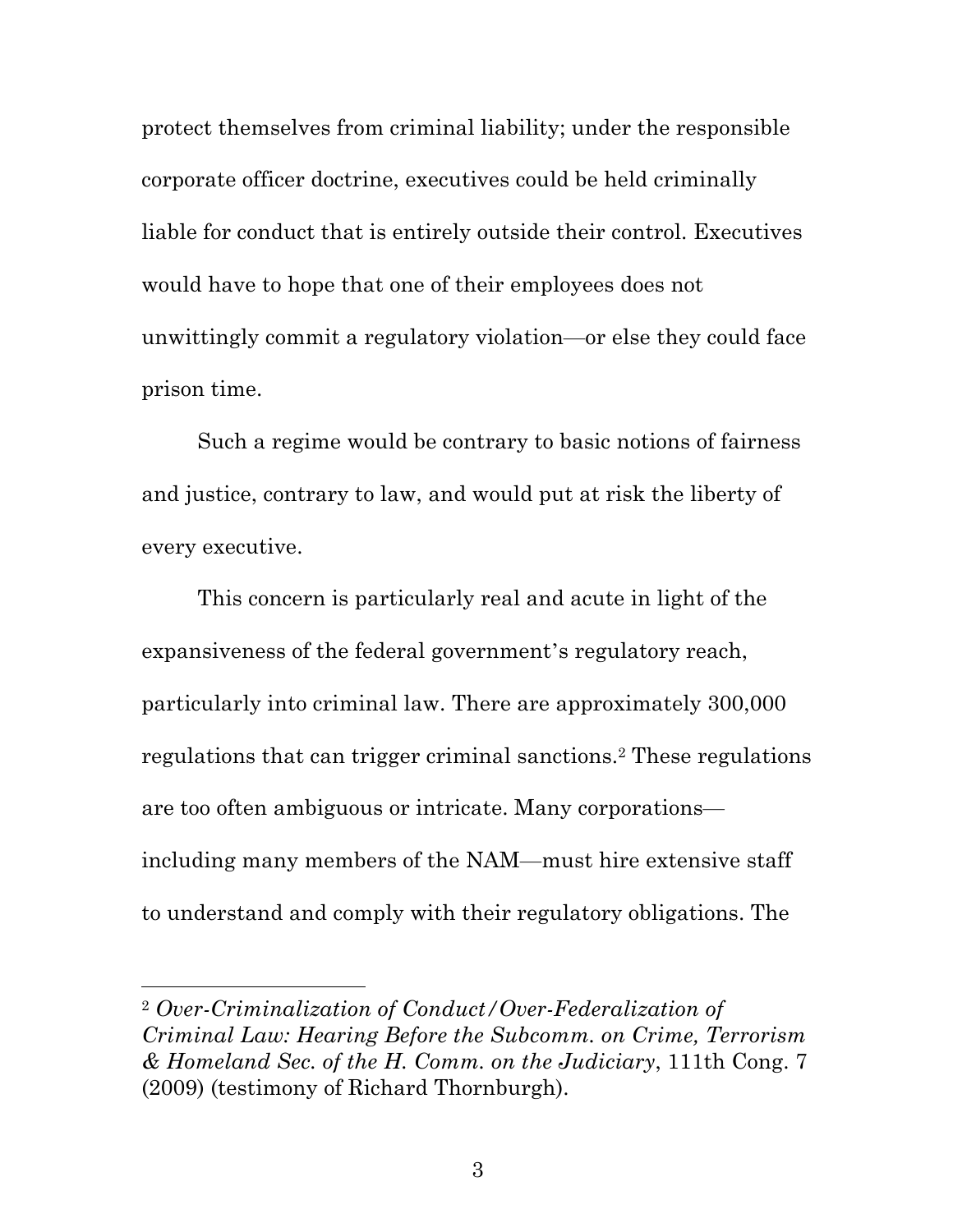likelihood that an employee of a company in a highly-regulated industry unintentionally violates a law that he or she misunderstands is high. An executive at her company should not be sent to prison as a result.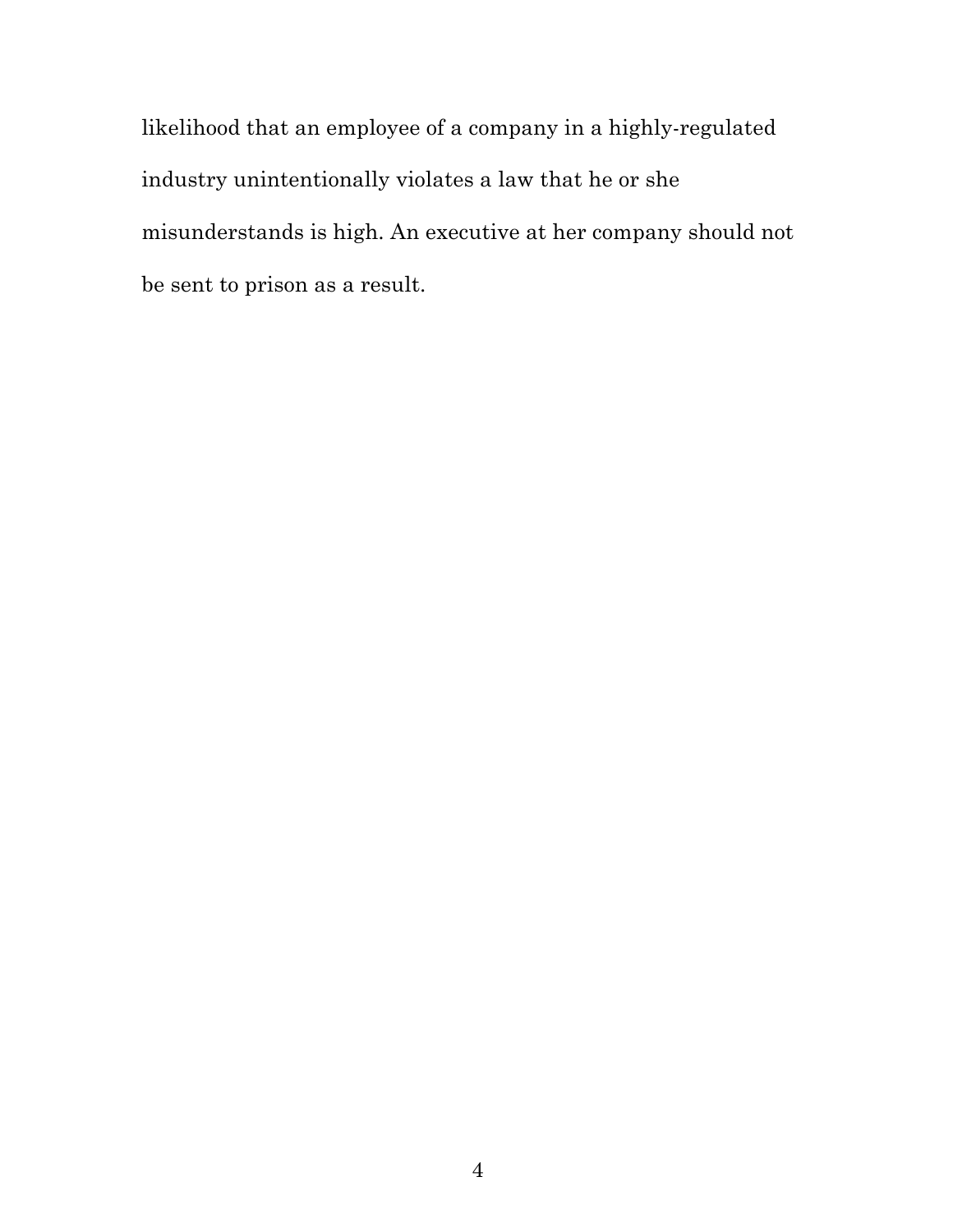#### **BACKGROUND3**

Jack DeCoster owned Quality Egg LLC. Peter DeCoster was the company's Chief Operating Officer. They pled guilty to introducing eggs containing salmonella into interstate commerce in violation of 21 U.S.C.  $\S$  331(a) and 333(a)(1), even though they did not know about the salmonella-contaminated eggs and they did not personally participate in introducing those eggs into commerce. Section 333(a)(1), the Food, Drug, and Cosmetic Act's misdemeanor provision, is a strict liability offense, requiring no showing of intent or mental state—and so whoever at Quality Egg did introduce the eggs into interstate commerce did not know the eggs were contaminated either.

The DeCosters pled guilty to violating the FDCA as "Responsible Corporate Officers." They were subject to criminal liability merely because they had, "by reason of [their] position[s] in the corporation, responsibility and authority either to prevent in the first instance, or promptly to correct" the FDCA violations.

<u>.</u>

<sup>3</sup> *Amici* adopt the Factual Background at pages 6-17 of Appellants' Opening Brief. It has included here only those facts necessary for its arguments in this brief.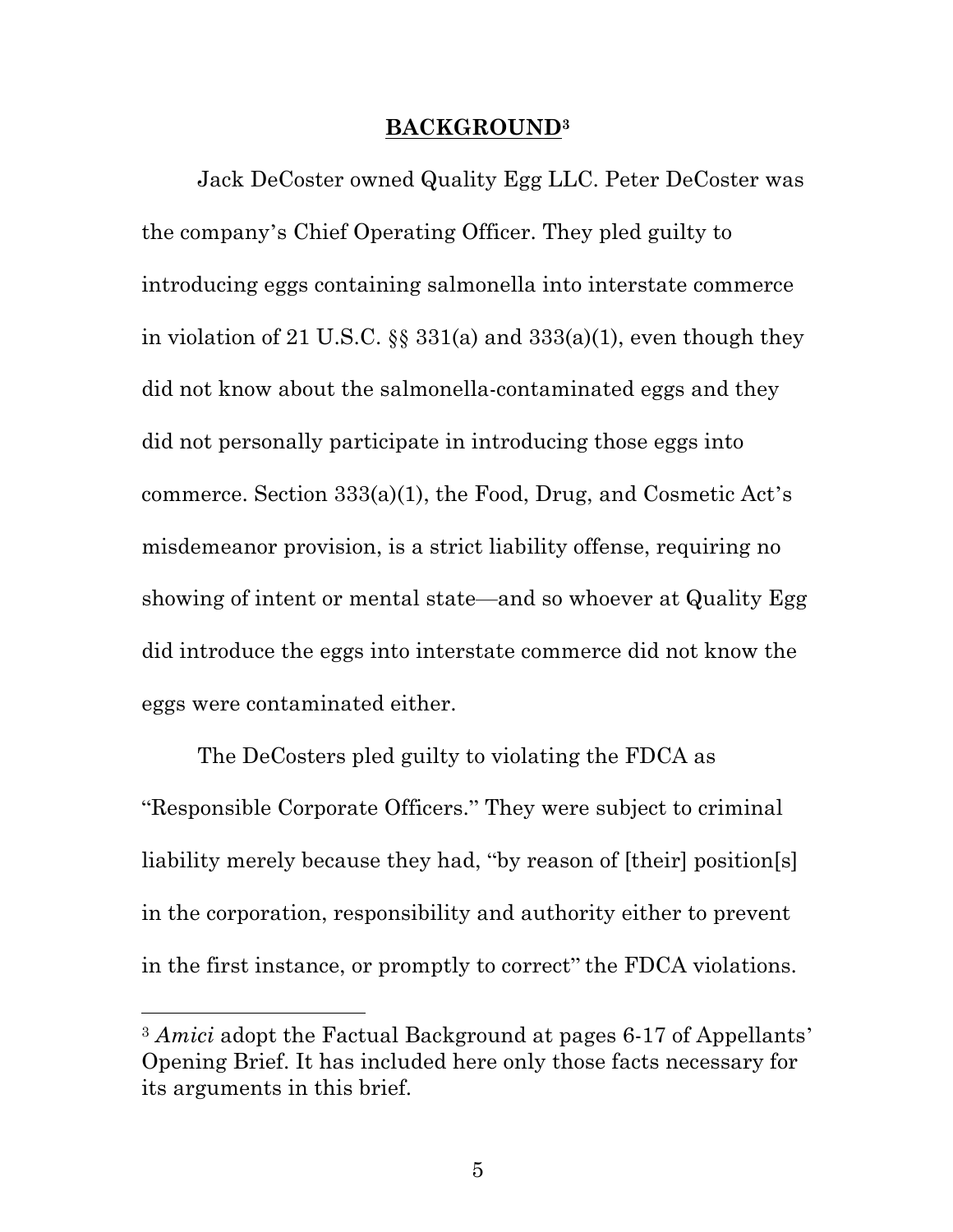*United States v. Park*, 421 U.S. 658, 673-74 (1975) ("*Park*"). This doctrine did not require them to have even known that the contaminated eggs existed to be criminally responsible. Even the government agrees; it stipulated that the government's "investigation [did] not identif[y] any personnel employed by or associated with Quality Egg, including [Jack DeCoster and Peter DeCoster], who had knowledge . . . that eggs sold by Quality Egg were in fact, contaminated with *Salmonella Enteritidis*." (Jack DeCoster Plea Agreement at 7(c); Peter DeCoster Plea Agreement at  $7(c)$ .)

In sum, the offense with which the DeCosters were charged—and to which they pled guilty—did not require that they were the ones who put the eggs with salmonella into interstate commerce, did not require that they even knew that Quality Egg was putting bad eggs into interstate commerce, and did not require that whoever at Quality Egg did put the contaminated eggs into interstate commerce knew they were contaminated.

Prior to their sentencing, the DeCosters asked the district court to rule that prison is an unconstitutional penalty under the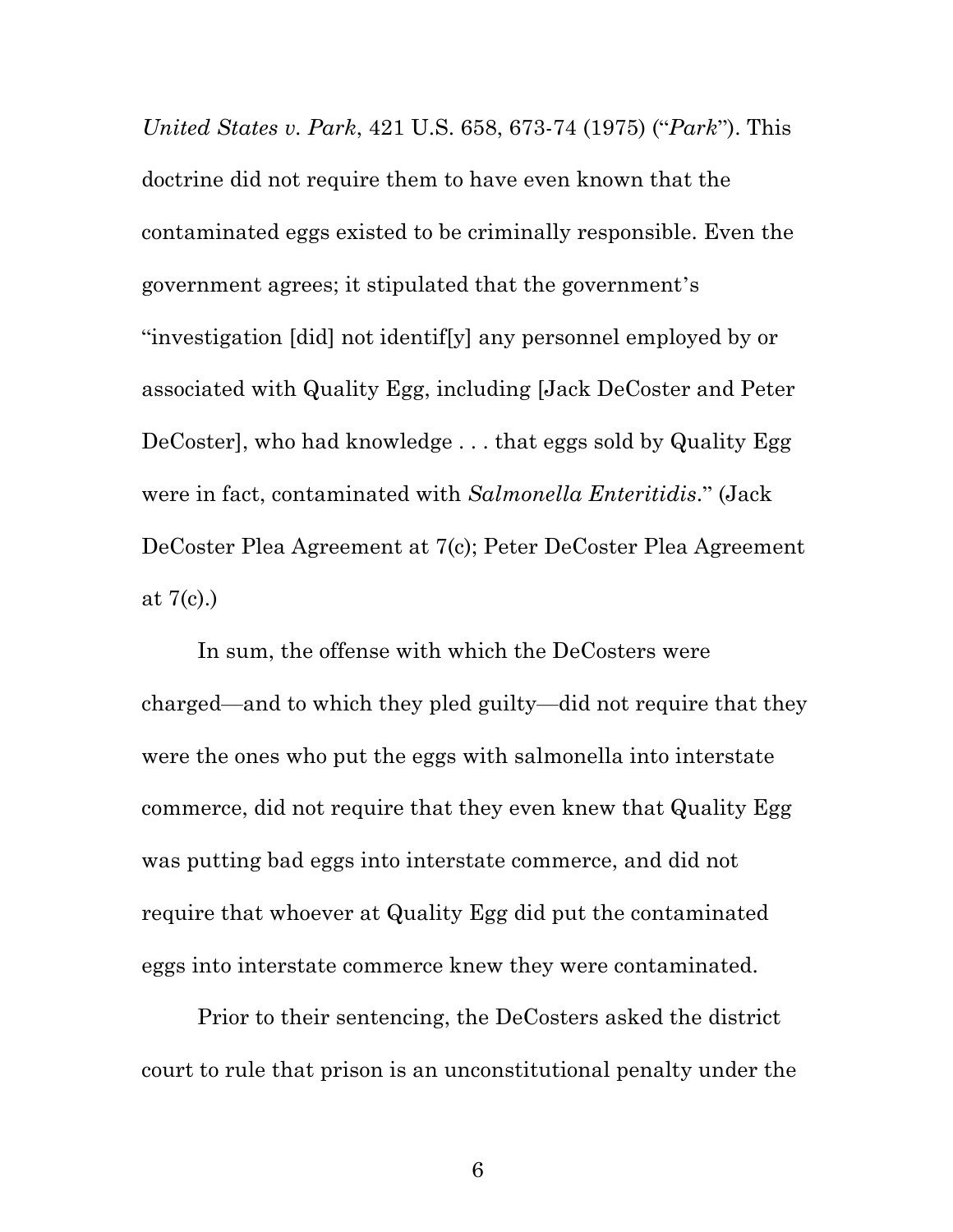responsible corporate officer doctrine, since a person convicted under that doctrine has not been shown to either know about the criminal conduct or participate in it.

The district court denied the motion. It sentenced Jack DeCoster and Peter DeCoster each to three months in prison, one year of supervised release, and a \$100,000 fine.

They now appeal their sentences.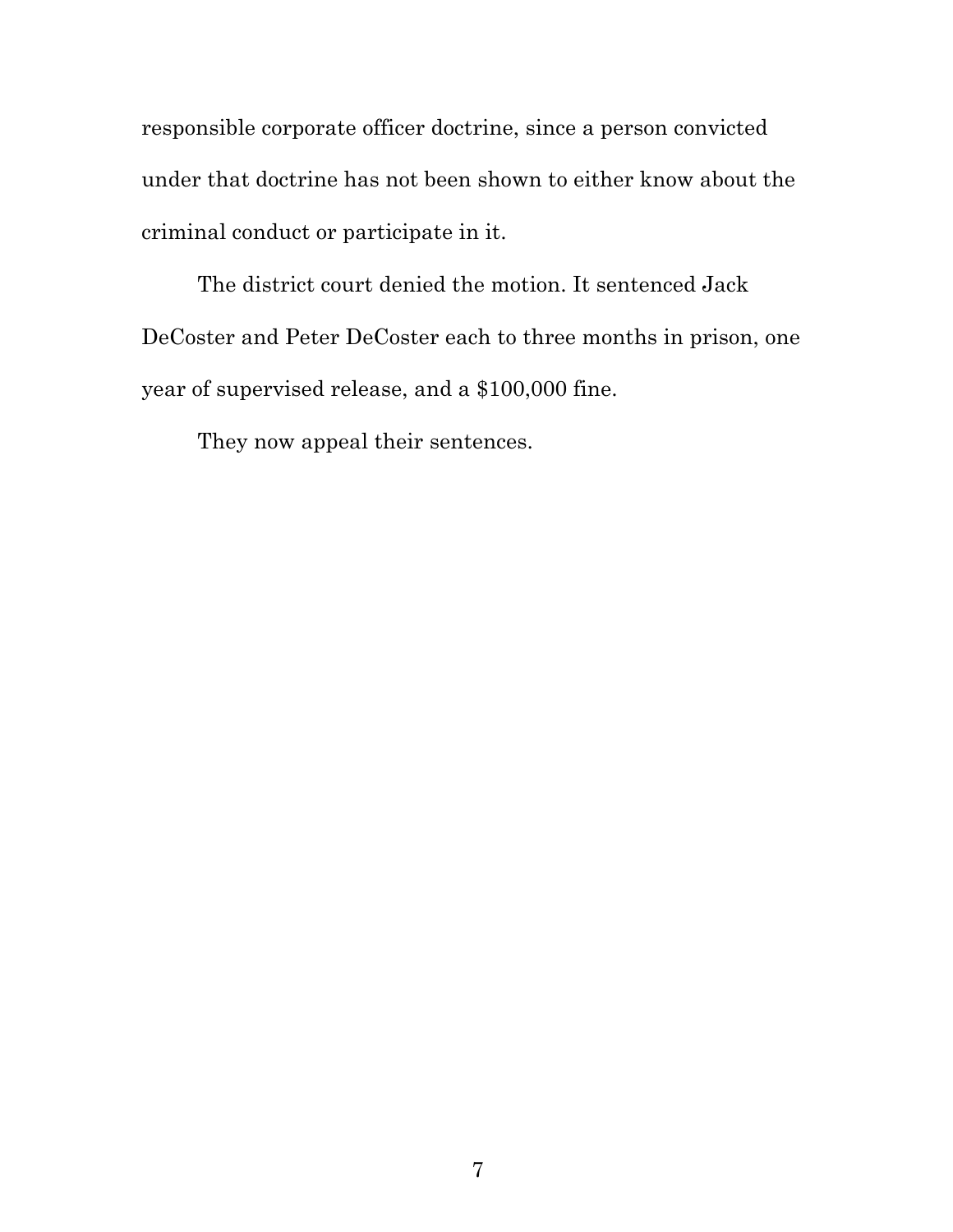#### **SUMMARY OF ARGUMENT**

Should an executive be subject to prison time because, without his or her knowledge or participation, direct or indirect, an employee in the executive's company unknowingly committed a criminal offense? The district court erroneously said yes. *Amici* ask this Court to reaffirm a century-long legal tradition of federal courts and answer this question "decidedly not."

Putting someone in prison without a showing of intentional personal wrongdoing is irreconcilable with our legal traditions. For centuries, "this single consideration, the want or defect of *will*" has protected the innocent from punishment. *See* 4 William Blackstone, COMMENTARIES ON THE LAWS OF ENGLAND 20-21 (1769) (emphasis in original). American courts have followed suit since Blackstone's days, generally rejecting prison sentences for crimes that lack a *mens rea* requirement because it offends our usual notions of when prison should be an available sanction. *See, e.g.*, *Elonis v. United States*, 135 S. Ct. 2001, 2009 (2015).

Prison time for a conviction under the responsible corporate officer doctrine is even more offensive. "Responsible corporate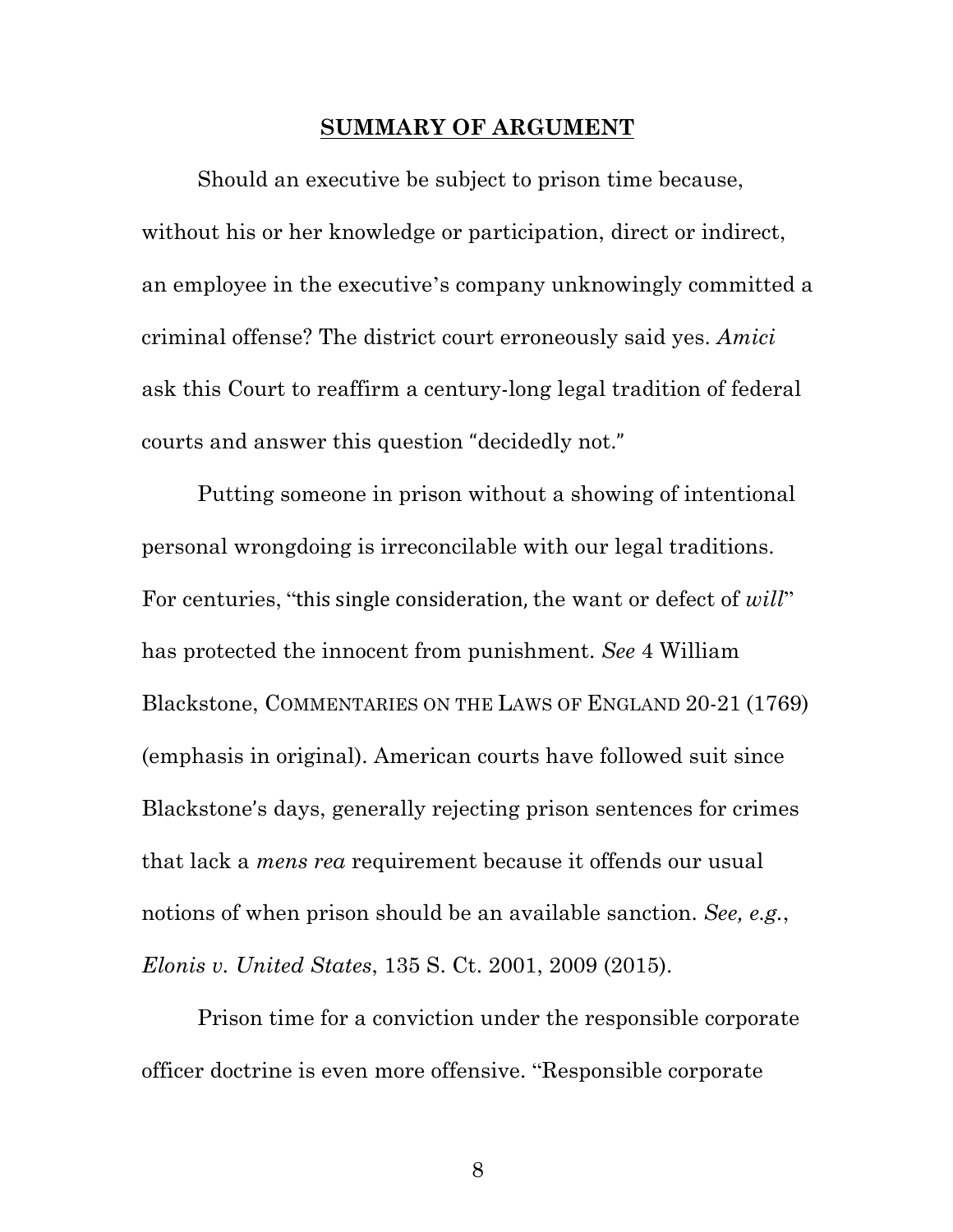officer" cases—particularly when they involve a strict liability offense, as here—stack *mens rea*-free doctrines on top of each other. Not only does the employee lack knowledge of the facts that make up the wrongdoing, the executive lacks knowledge of what the employee is doing; the executive is prosecuted based solely on his or her position at the company. If prison sentences are generally disfavored for strict liability offenses because they violate the long-standing tradition that it is unfair to imprison those who act without blameworthy intent, then, *a fortiori*, allowing prison time for a more attenuated prosecution under the responsible corporate officer doctrine is even more unjust.

The Constitution affirms our legal traditions by prohibiting the imprisonment of executives based solely on their job description. A prison term for an executive who neither knew nor did anything in relation to the offense is not small; given the lack of culpability, such a sentence is severe. Accordingly, the Fifth Amendment Due Process Clause and the Eighth Amendment's bar on cruel and unusual punishment do not permit the district court's prison sentences.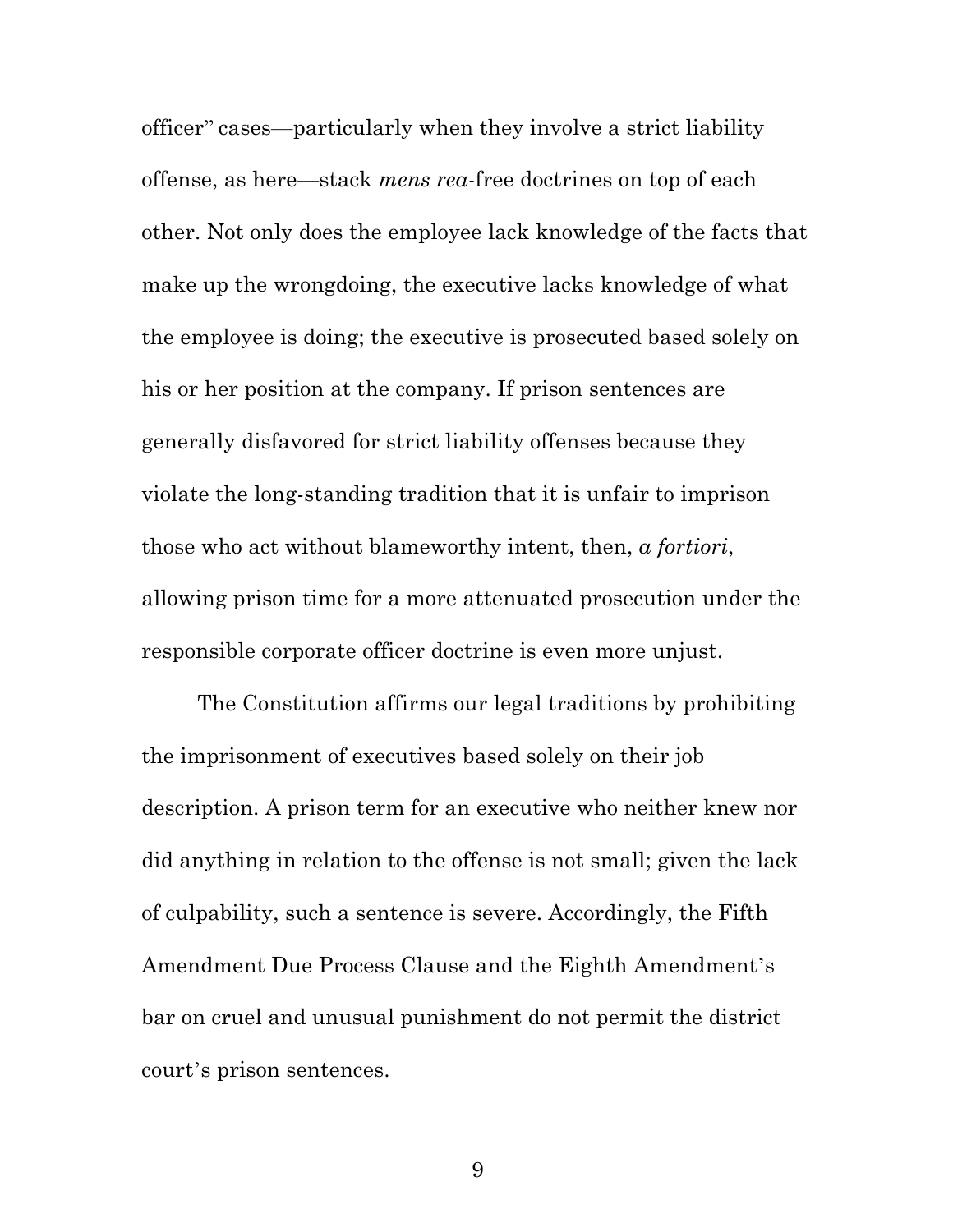The imprisonment of executives for things about which they did not know and in which they did not participate would also be unfair and potentially arbitrary. There are no enforceable standards that limit when the government can charge an executive under the responsible corporate officer doctrine—a scenario which creates a reasonable fear that prison time can be meted out arbitrarily and inconsistently. Without a narrowing of the possible sentences available under the responsible corporate officer doctrine, an executive of a U.S. company can reasonably fear prison time when his or her company inadvertently commits the wrong high-profile regulatory violation. Corporations try very hard, for a variety of reasons, to stay in regulatory compliance. But when there are more than 300,000 regulations, many of which could lead to a potential criminal prosecution, employees will inevitably make mistakes despite best efforts to the contrary. Each such mistake, under the district court's ruling, could expose an executive to prison. This potentially limitless criminalization of the C-suite is simply not right and stands to create substantial uncertainty regarding the criminal liability of corporate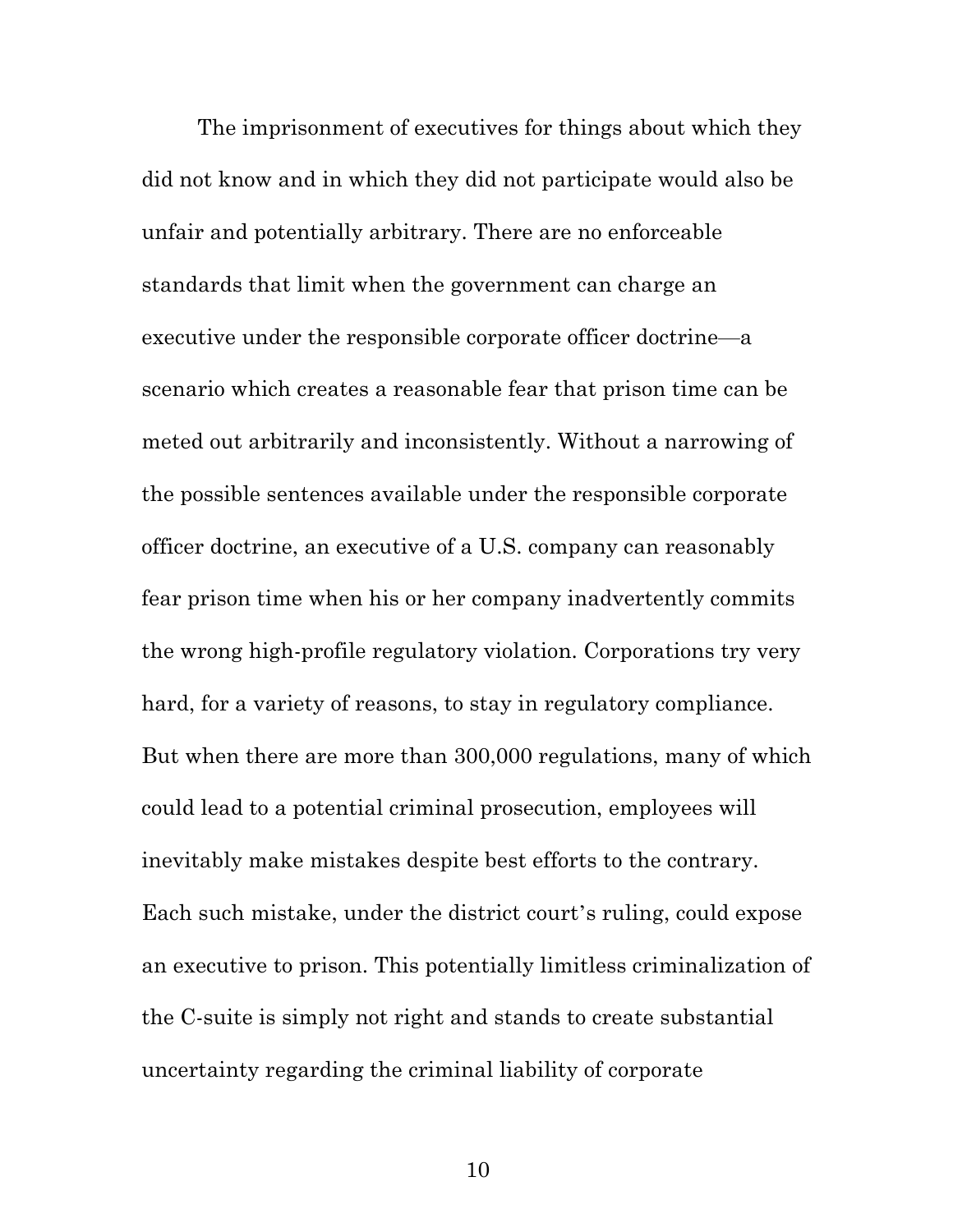managers. It will accordingly chill commerce by creating a nearlimitless exception to the traditional rule regarding, and benefits of, vicarious corporate liability. Moreover, if an executive has a limited ability to prevent a regulatory violation, the prospect under the responsible corporate officer doctrine has limited deterrence value.

The message to executives from this case is that they should fear prison time by virtue of their positions. *Amici* are gravely concerned about the district court's use of the responsible corporate officer doctrine to justify a prison sentence, and urges this Court to overturn these sentences. The Court should establish a bright-line prohibition on criminal sentences under the responsible corporate officer doctrine where there was no personal involvement by the manager in the underlying regulatory offense.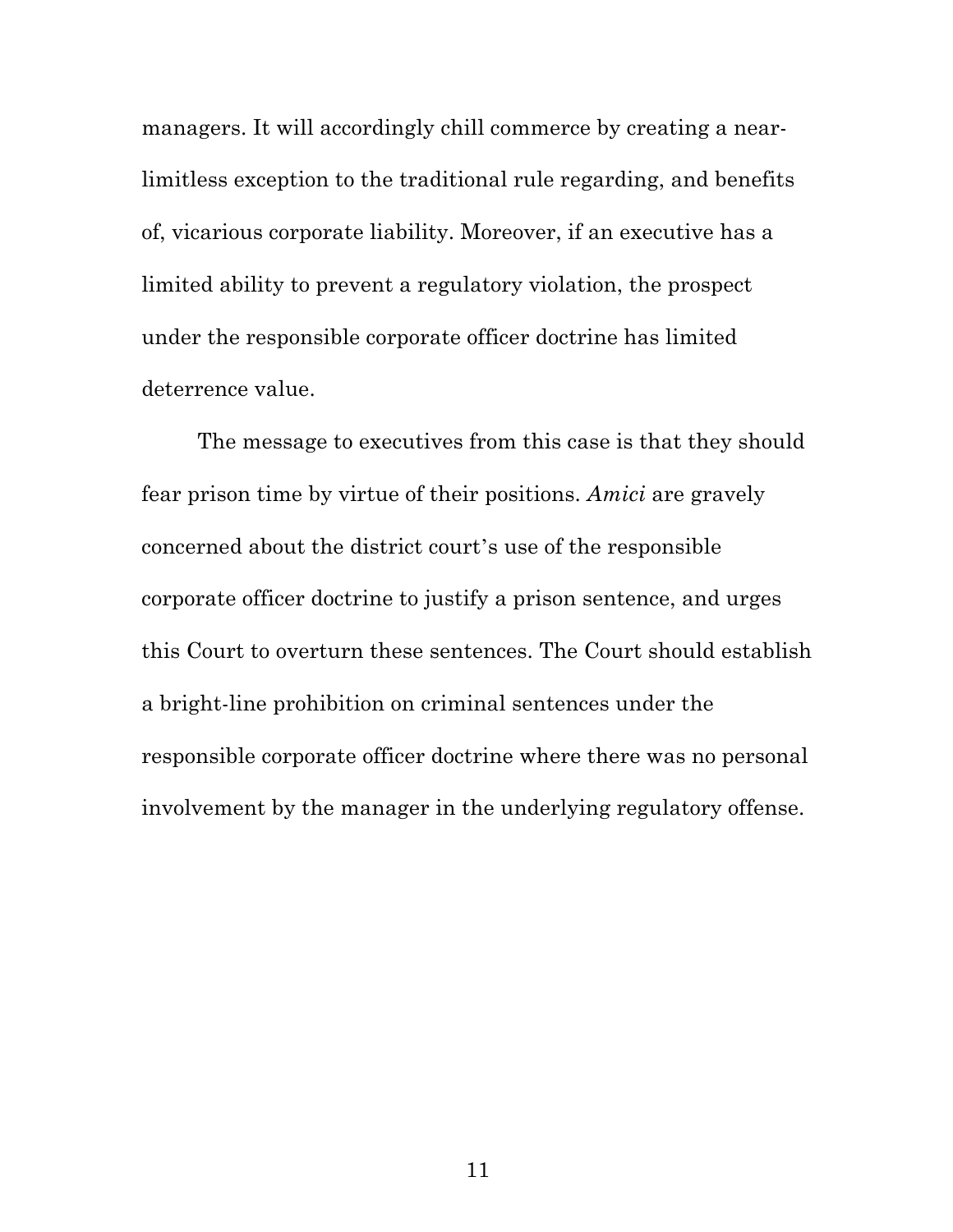#### **ARGUMENT**

# **I. The Constitution and Our Values Are Clear: Executives Should Not Be Sent to Prison Because of Their Jobs.**

The notion that any executive can be sent to prison because a subordinate committed a criminal a regulatory offense without his or her knowledge is incompatible with our established principles of fairness and justice. Yet, that's exactly what this case allows.

# **A. Use of the Responsible Corporate Officer Doctrine to Imprison Executives Is Contrary to a Century of American Legal Tradition.**

It is an axiom of the American legal system that criminal liability requires both a bad act and a guilty mind. *See, e.g.*, *Morissette v. United States*, 342 U.S. 246, 250 (1952) ("The contention that an injury can amount to a crime only when inflicted by intention is no provincial or transient notion. It is as universal and persistent in mature systems of law as belief in freedom of the human will and a consequent ability and duty of the normal individual to choose between good and evil."). As this Court has recognized, the *mens rea* requirement "took deep and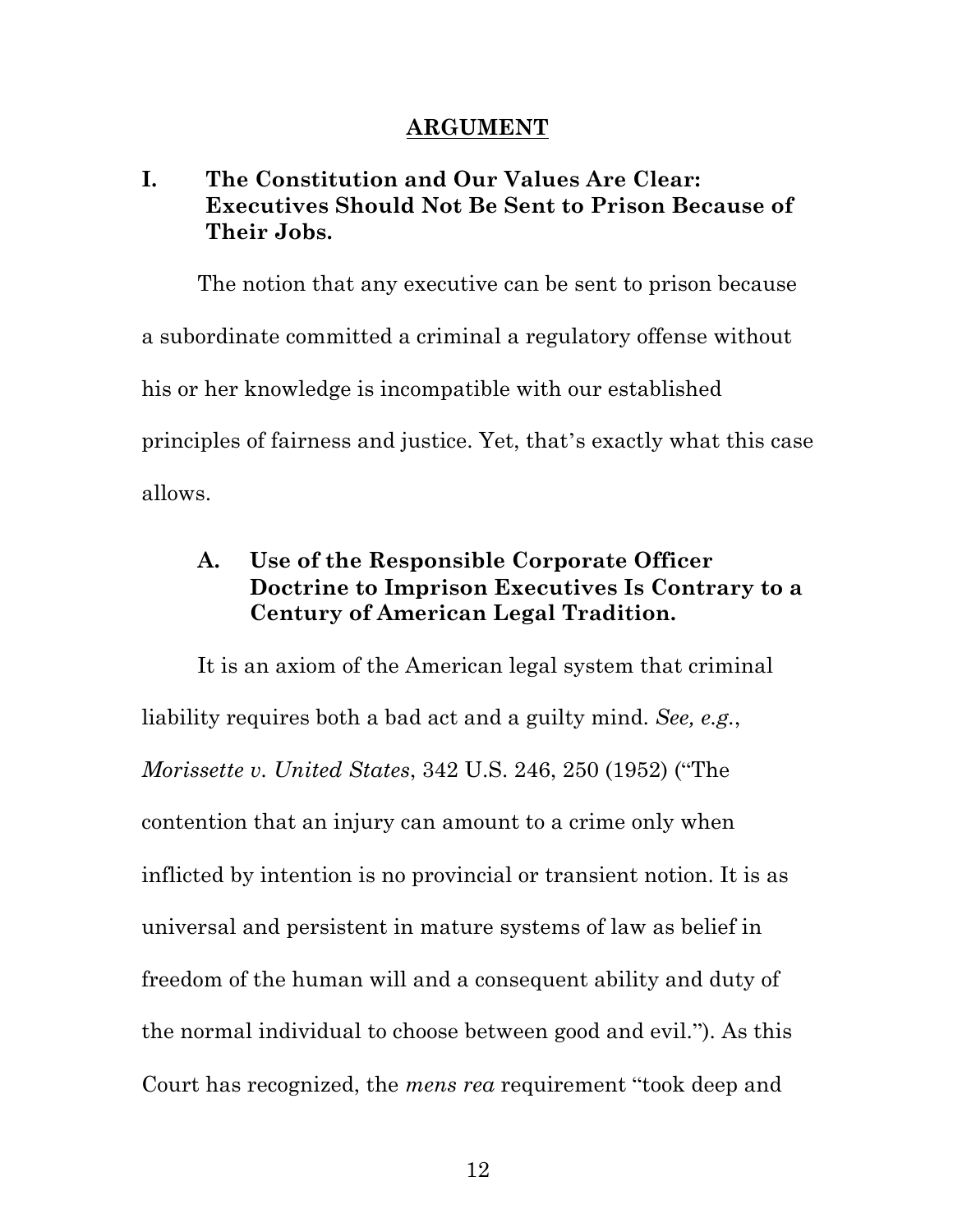early root in American soil." *United States v. Brugier*, 735 F.3d 754, 772 (8th Cir. 2013) (quoting *Morissette*, 342 U.S. at 251-52).

There are, however, rare exceptions: "public welfare" offenses, for instance, punish certain conduct without proof of *mens rea*. "Such public welfare offenses have been created by Congress, and recognized by [the Supreme] Court, in limited circumstances." *Staples v. United States*, 511 U.S. 600, 607 (1994). They "[t]ypically . . . involve statutes that regulate potentially harmful or injurious items." *Id.* Nevertheless, as outliers in the American legal tradition, it has long been recognized that public welfare offenses that do not require *mens rea* are not punishable by prison sentences.4 "Crimes punishable with prison sentences

<u>.</u>

<sup>4</sup> *See, e.g.*, *id.* ("In a system that generally requires a 'vicious will' to establish a crime . . . imposing severe punishments for offenses that require no *mens rea* would seem incongruous."); Francis B. Sayre, *Public Welfare Offenses*, 33 COLUM. L. REV. 55, 72 (1933) ("To subject defendants entirely free from moral blameworthiness to the possibility of prison sentences is revolting to the community sense of justice; and no law which violates this fundamental instinct can long endure."); Geraldine Szott Moohr, *Playing with the Rules: An Effort to Strengthen the Mens Rea Standards of Federal Criminal Laws,* 7 J.L. ECON. & POL'Y 685, 697 (2011) ("[P]ublic welfare offenses are marked by light penalties that do not include incarceration . . . ."); Kepten D. Carmichael, *Strict*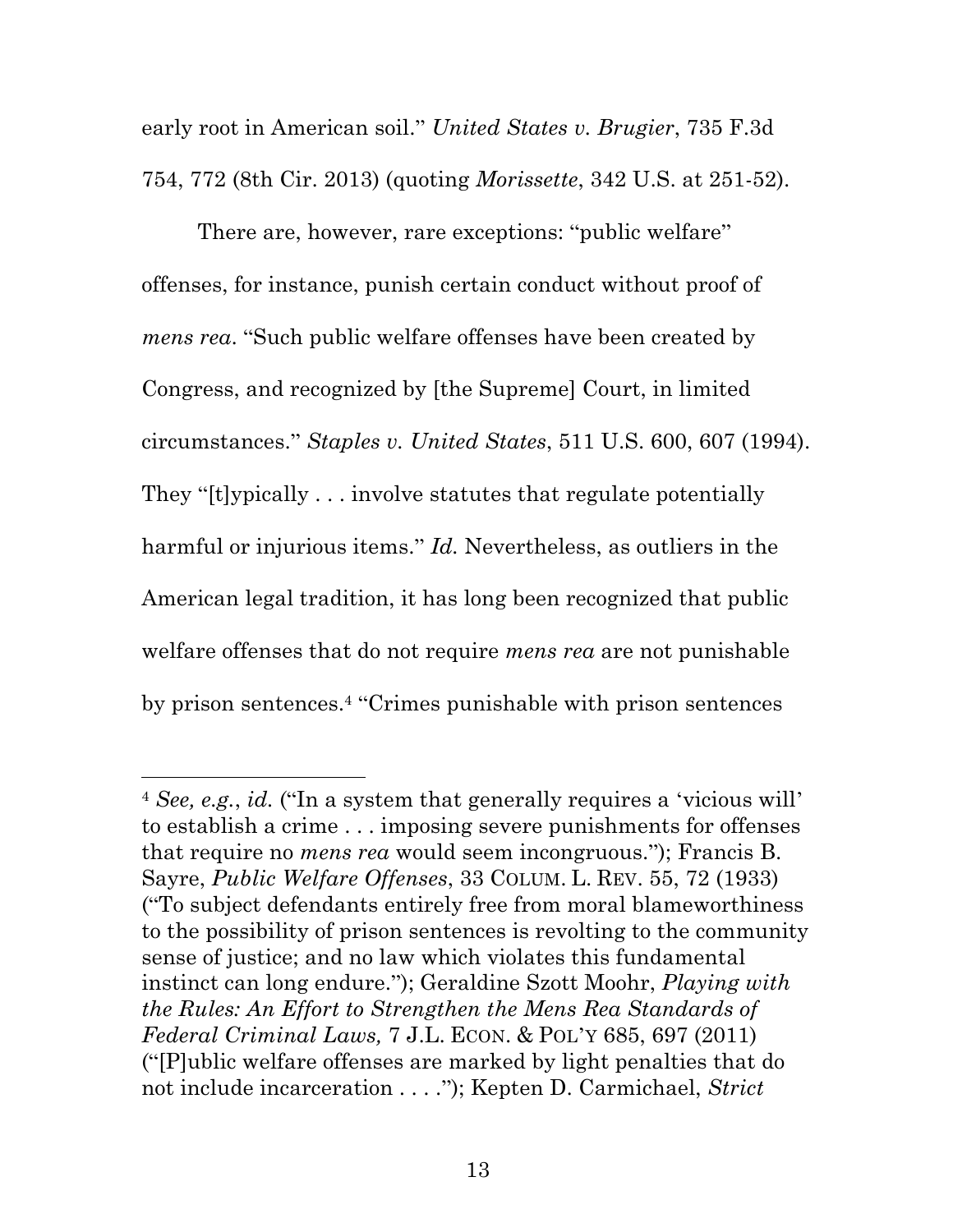. . . ordinarily require proof of a guilty intent." Francis B. Sayre, *Public Welfare Offenses*, 33 COLUM. L. REV. 55, 72 (1933).

This principle is not just based on notions of fairness and justice—it makes practical sense as well. Among other things, a threat of prison is meant to deter forward-looking people from committing crimes. However, that rationale loses all force when it comes to crimes that lack a *mens rea* requirement. An executive cannot consider the penalty of prison for conduct of which he or she is not aware.

The fact alone that the district court sentenced the DeCosters to prison for a crime that did not require them to have knowledge puts the court's decision far outside the mainstream of the American legal tradition. But this case is even more extraordinary than that. The DeCosters received prison sentences on the basis of what the Supreme Court has called an "unusually strict" application of vicarious liability known as the "responsible

*Criminal Liability for Environmental Violations: A Need for Judicial Restraint*, 71 IND. L. J. 729, 742 (1996) ("The cases which first defined the public welfare offense involved primarily statutes which imposed light fines for violations, not prison terms." (collecting cases)).

 $\overline{a}$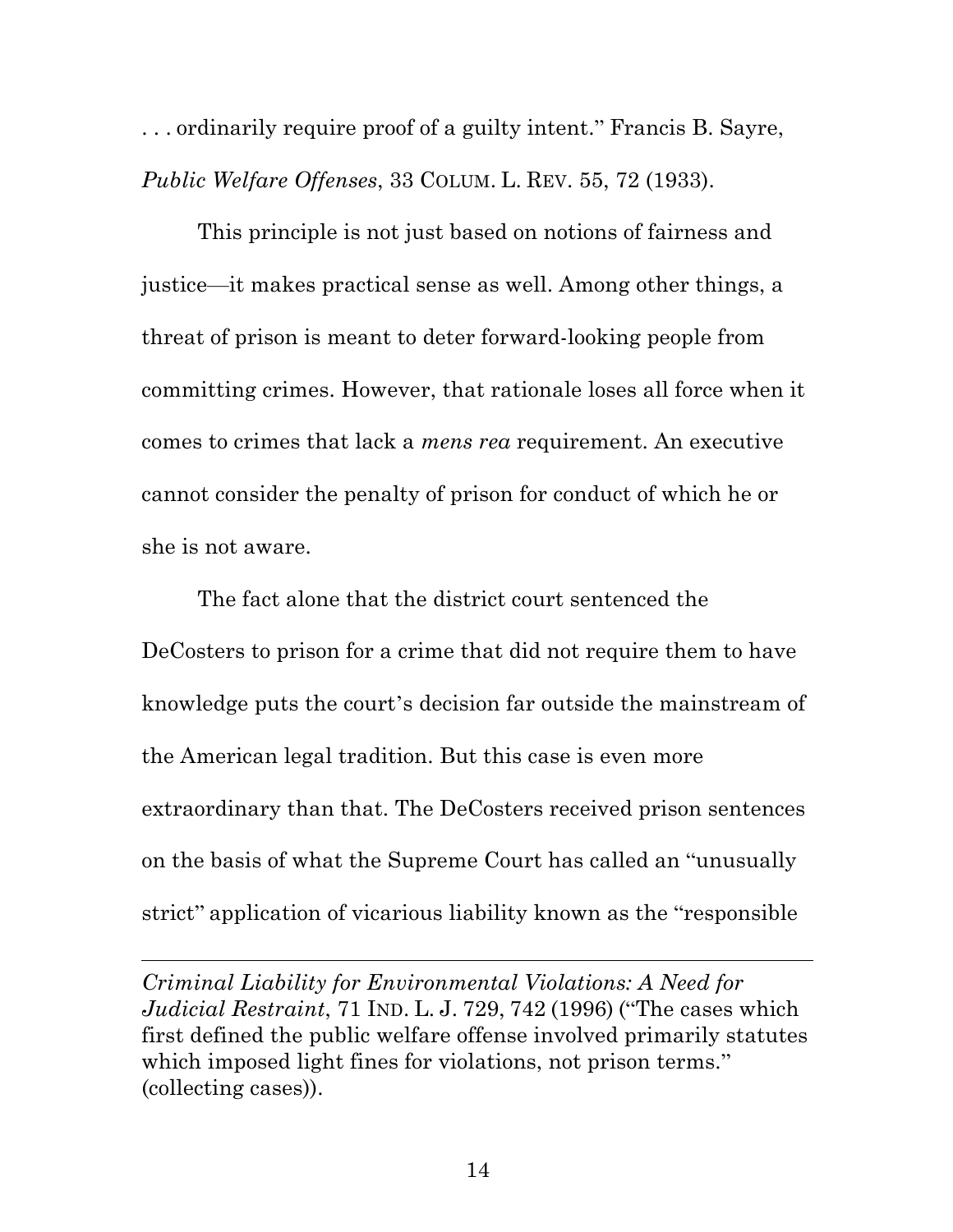corporate officer" doctrine.5 *See Meyer v. Holley*, 537 U.S. 280, 286 (2003). Not only did the DeCosters not know that eggs with salmonella were released into interstate commerce, whoever at the company released the bad eggs did not know either. If it is contrary to our sense of justice to send someone to prison who commits a crime without any guilty intent—and it is—to send a person to prison for a crime committed by someone else who was acting without criminal intent on a theory of vicarious liability is even more clearly unjust. The degree of attenuation from any sort of guilty mind or act itself creates serious concerns over the constitutionality of the doctrine such that prison is wholly inappropriate.

### **B. The Constitution Does Not Allow the Disproportionate and Severe Penalty of Prison for a Responsible Corporate Officer Offense.**

Prison is too severe a penalty for a responsible corporate officer offense. For this reason, it is prohibited by the Fifth and

1

<sup>5</sup> The responsible corporate officer doctrine (also referred to as the "*Park*" doctrine) originated in two Supreme Court decisions, *United States v. Dotterweich*, 320 U.S. 277 (1943) and *United States v. Park*, 421 U.S. 658 (1975). The origins of the doctrine are discussed in Appellants' Opening Brief at 3-5.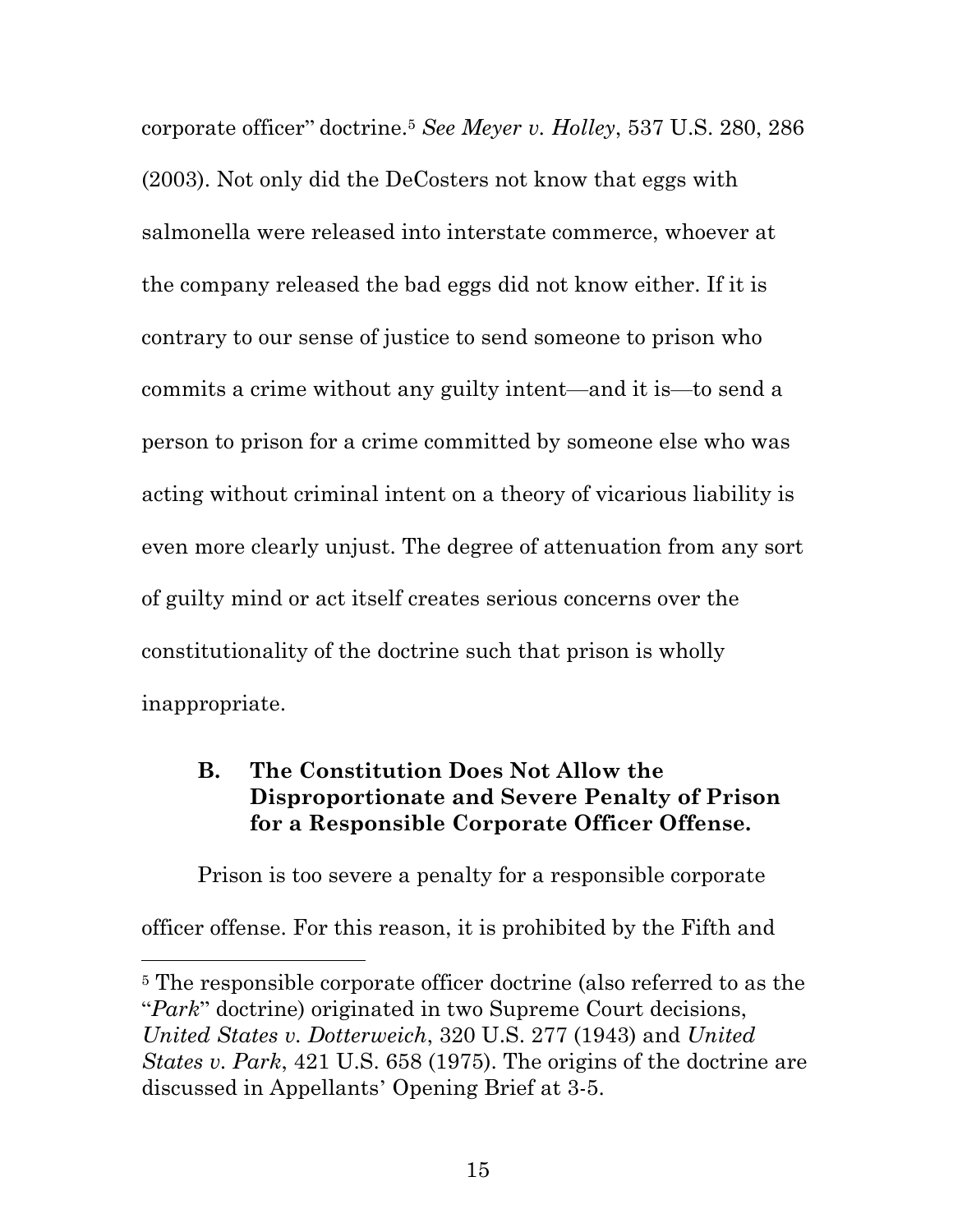Eighth Amendments. The Fifth Amendment Due Process Clause permits criminal offenses without *mens rea* requirements only when they carry a "relatively small" penalty; prison is far from a small penalty for an executive that may be morally innocent but criminally liable solely due to her job description. *See Lady J. Lingerie, Inc. v. City of Jacksonville*, 176 F.3d 1358, 1367 (11th Cir. 1999) ("[D]ue process prohibits the state from imprisoning a person without proof of some form of personal blameworthiness more than a 'responsible relation.'"). And it would be cruel and unusual to impose a prison sentence for an offense that requires neither knowledge nor participation, making the sentences imposed here barred by the Eighth Amendment as well. *See Henderson v. Norris*, 258 F.3d 706, 709 (8th Cir. 2001) ("In deciding whether a sentence is 'grossly disproportionate' to a crime, we first compare the gravity of the offense committed to the harshness of the penalty imposed.").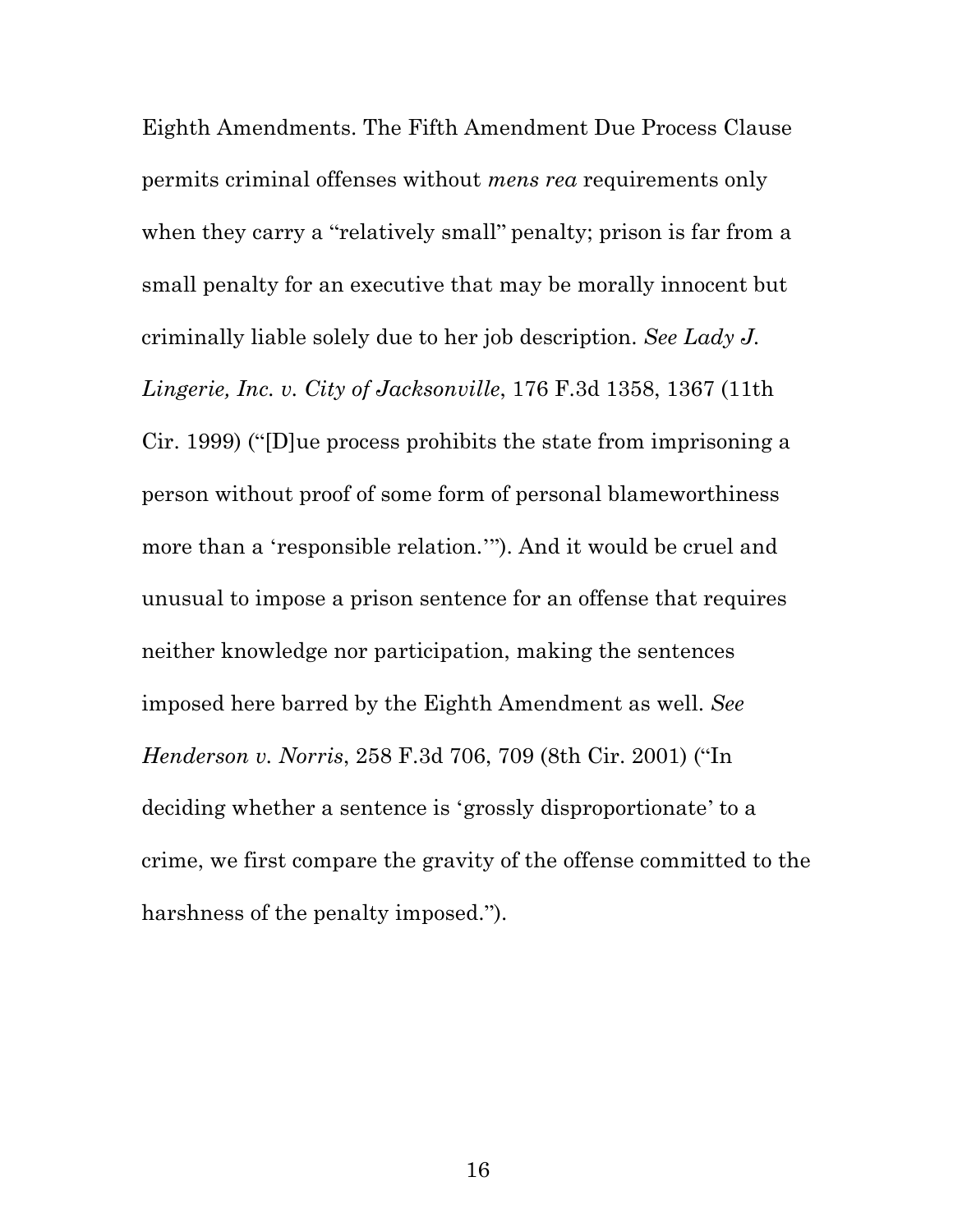**1. Prison for an Offense That Requires No Particular Mental State or Even Participation Is Not "Relatively Small" and Therefore Violates the Fifth Amendment's Due Process Clause.**

A prison sentence for a responsible corporate officer offense does not pass Constitutional muster under the Due Process Clause. It is not the sort of "relatively small" penalty that the Supreme Court and this Court have allowed for offenses that do not require a guilty mind, such as a fine or probation, *see Park*, 421 U.S. at 666-67 (approving of a fine); *Dotterweich*, 320 U.S. at 284 (approving a fine and probation).

The Fifth Amendment Due Process Clause restricts the criminalization of behavior that lacks any *mens rea*—specifically, the Constitution only permits punishment in such circumstances where "the standard imposed is, under the circumstances, reasonable and adherence thereto properly expected of a person, where the penalty is relatively small, [and] where conviction does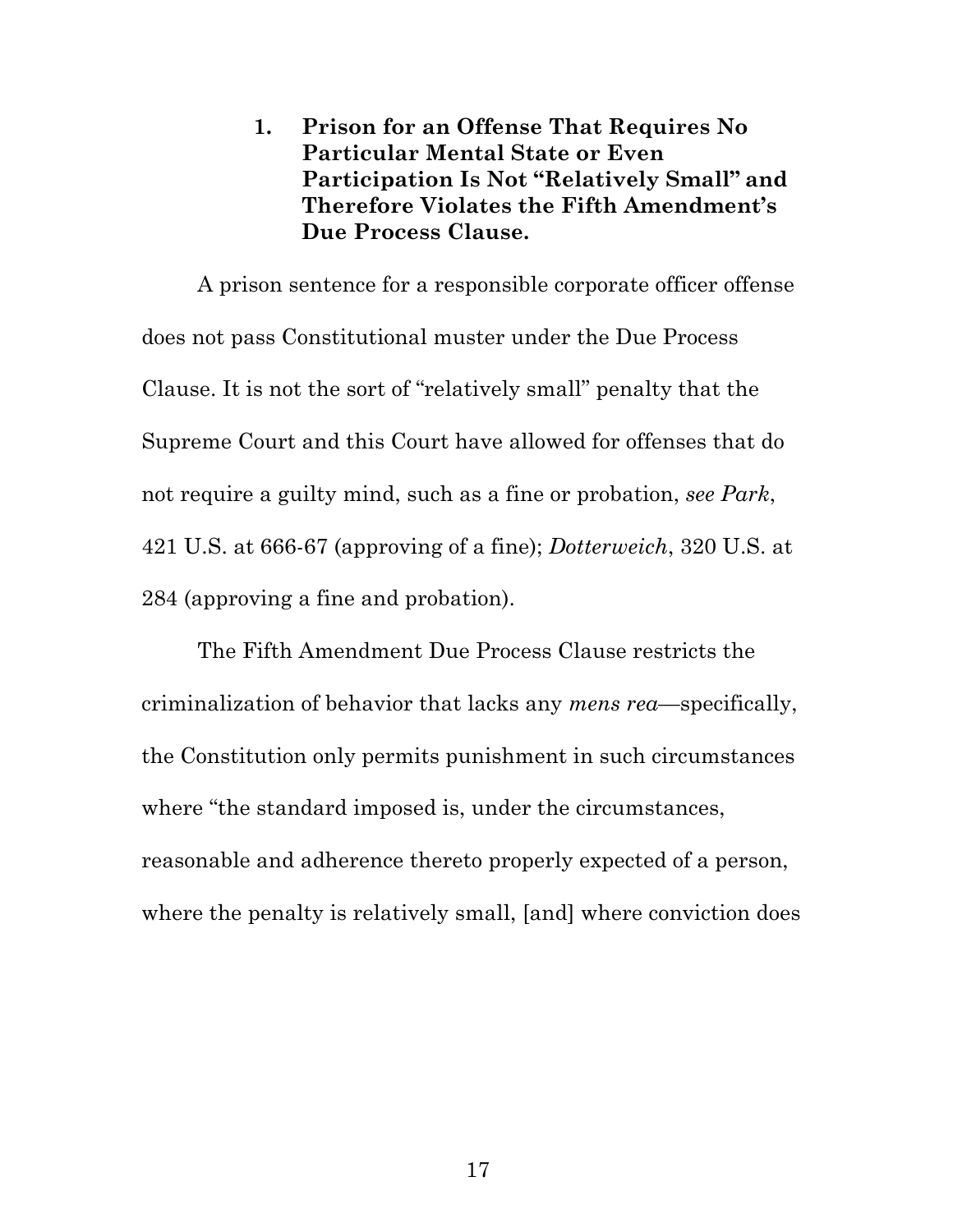not gravely besmirch." *Holdridge v. United States*, 282 F.2d 302, 310 (8th Cir. 1960) (J. Blackmun).6

This Court should follow the lead of the courts that have addressed the constitutionality of strict, vicarious liability laws. They are in unison that prison for such offenses violates due process. Concerns over this "serious due process problem[]" made their way into oral argument in *Park*, and were at the forefront of the concerns of the dissenters in *Park* and *Dotterweich*,7 but that question was not before the Court.

The Eleventh Circuit has held quite plainly that "due process prohibits the state from imprisoning a person without some proof of personal blameworthiness . . . . [C]riminal liability based on *respondeat superior* is acceptable . . . only if the penalty

<u>.</u>

<sup>6</sup> *See also United States v. Heller*, 579 F.2d 990, 994 (6th Cir. 1978) ("if Congress attempted to define a *Malum prohibitum* offense that placed an onerous stigma on an offender's reputation and that carried a severe penalty, the Constitution would be offended"); *United States v. Unser*, 165 F.3d 755, 762-64 (10th Cir. 1999) (applying *Morissette*); *Tart v. Massachusetts*, 949 F.2d 490, 502-03 (1st Cir. 1991) (same); *United States v. Wuff*, 758 F.2d 1121, 1125 (6th Cir. 1985) (same).

<sup>7</sup> *See Park*, 421 U.S. at 682-83 (Stewart, J., dissenting); *Dotterweich*, 320 U.S. at 293 (Murphy, J, dissenting); Tr. of Oral Arg. at 6-7, *Dotterweich*.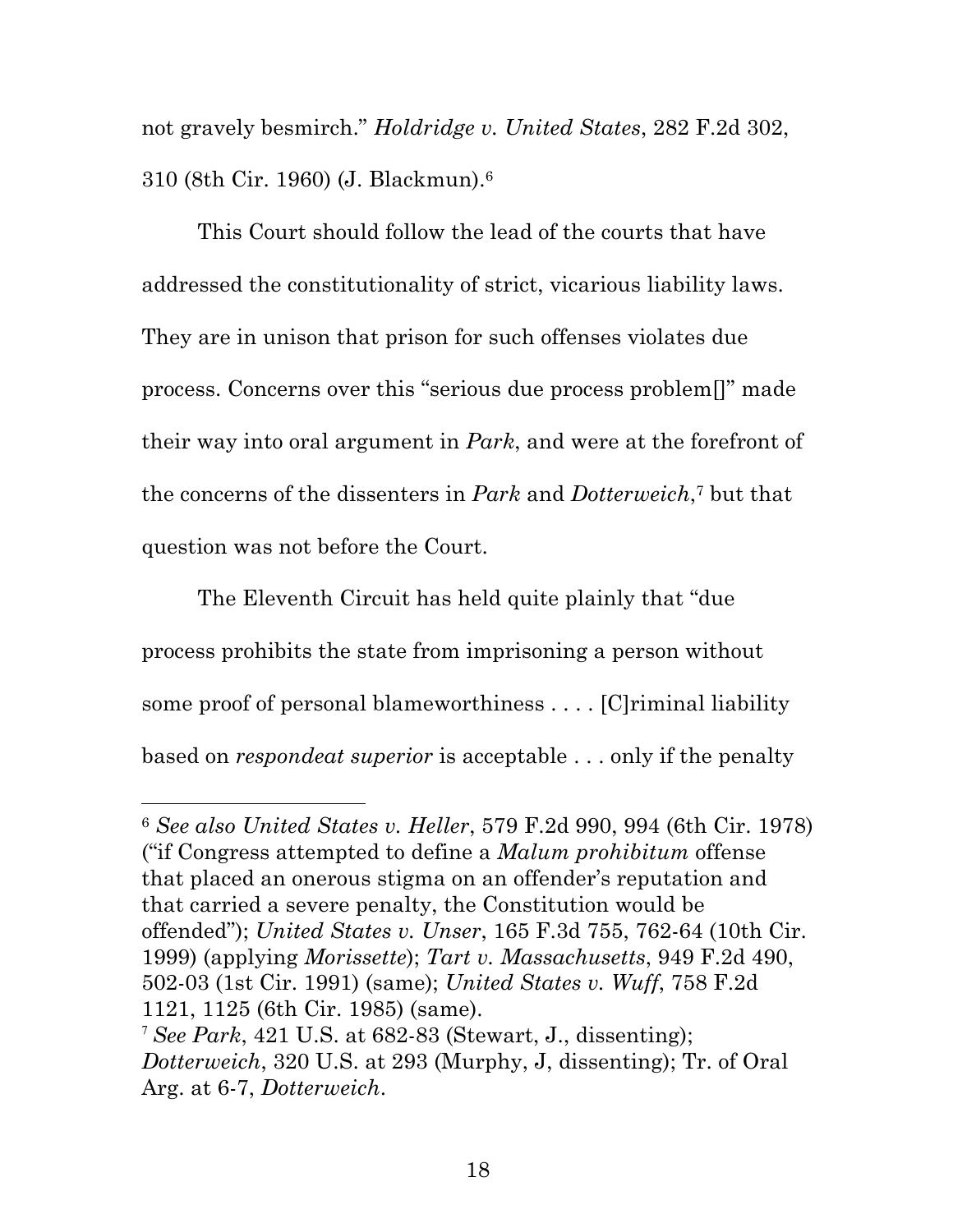does not involve imprisonment." *Lady J. Lingerie,* 176 F.3d at 1367.

Additionally, in Pennsylvania, the Supreme Court put it aptly that "[a] man's liberty cannot rest on so frail a reed as whether his employee will commit a mistake in judgment." *Commonwealth v. Koczwara*, 155 A.2d 825, 830 (Pa. 1959). And, in *State v. Guminga*, 395 N.W.2d 344 (Minn. 1986), the Supreme Court of Minnesota held that "in Minnesota, no one can be convicted of a crime punishable by imprisonment for an act he did not commit, did not have knowledge of, or give expressed or implied consent to the commission thereof." *Id.* at 349. <sup>8</sup>

The district court below determined that courts have previously held that "short jail sentence[s]" for strict liability crimes are the sort of "relatively small" penalties that do not violate the Due Process Clause. *United States v. Quality Egg*, 14

<u>.</u>

<sup>8</sup> *See also Davis v. City of Peachtree City*, 304 S.E.2d 701, 702-03 (Ga. 1983) (finding that it violates the due process clauses of the Georgia and United States Constitutions to hold a corporate officer criminally liable "for acts not committed by him, not accomplished at his direction, not aided by his participation, and not done with his knowledge.").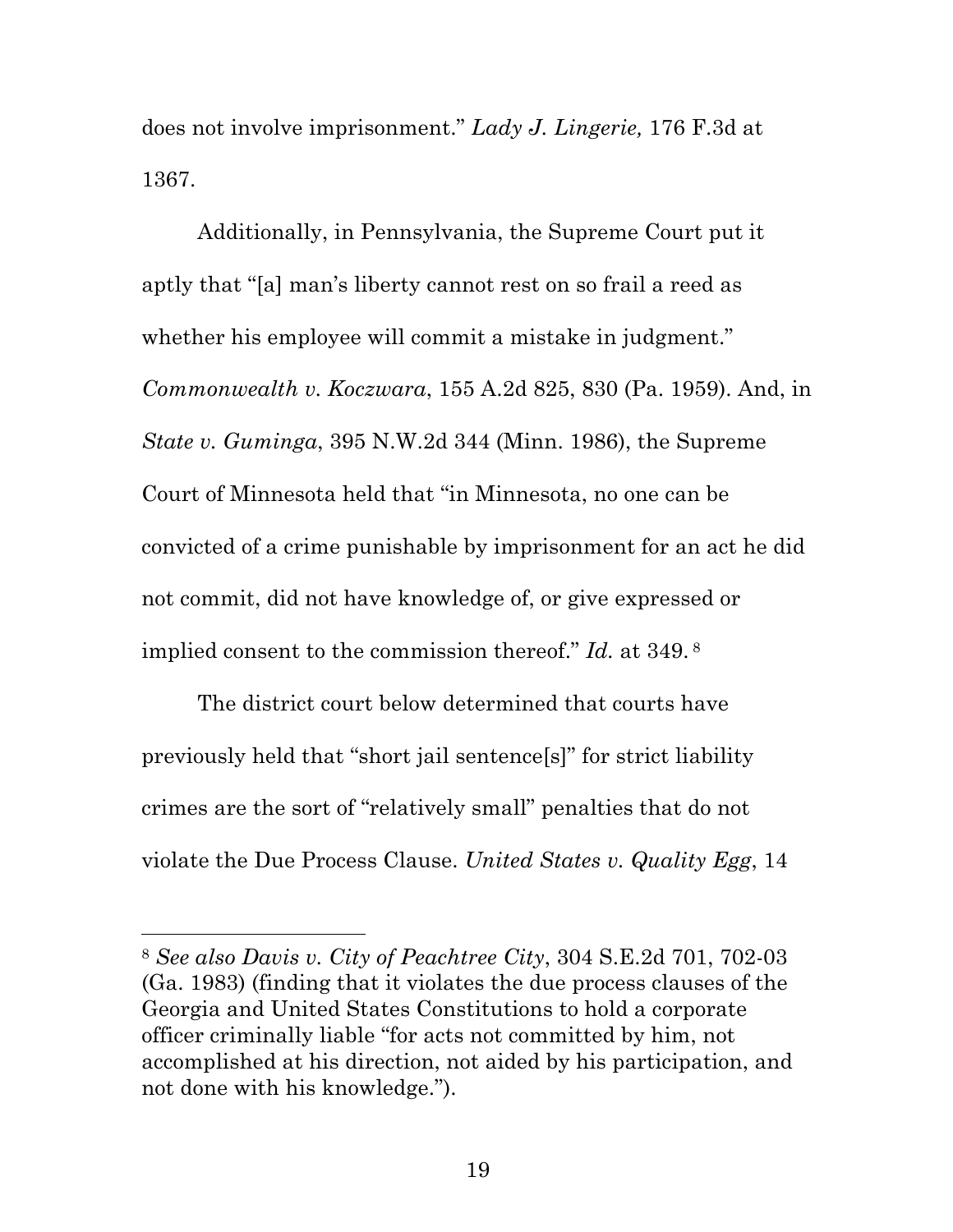Civ. 3024, 2015 WL 1769042, at \*28 (N.D. Iowa April 14, 2015). That, though, misses the point. This is not a run-of-the mill strict liability case. Rather, the district court imposed prison sentences on executives on the bases of both strict and vicarious liability (under a theory of *respondeat superior*): the executives had no knowledge or intent with respect to the violations (nor did anyone else, for that matter), and they did not participate in the underlying acts.

Indeed, in the sole written judicial opinion in the last century in which a court has approved as constitutional a sentence of imprisonment (much shorter than the one at issue here) under the responsible corporate officer doctrine, the court specifically noted the "*deliberate* circumvention" of FDA regulations, and the existence of "*carefully constructed*, *meticulously* implemented, and patently illegal, clinical trials." *United States v. Higgins*, No. 09- 403-4, 2011 WL 6088576, \*9-10 (E.D. Pa. Dec. 7, 2011) (emphasis added). Distinguishing that case from the matter at bar is the clear participation and intent of the corporate officers, the hallmarks of traditional criminal conduct where prison sentences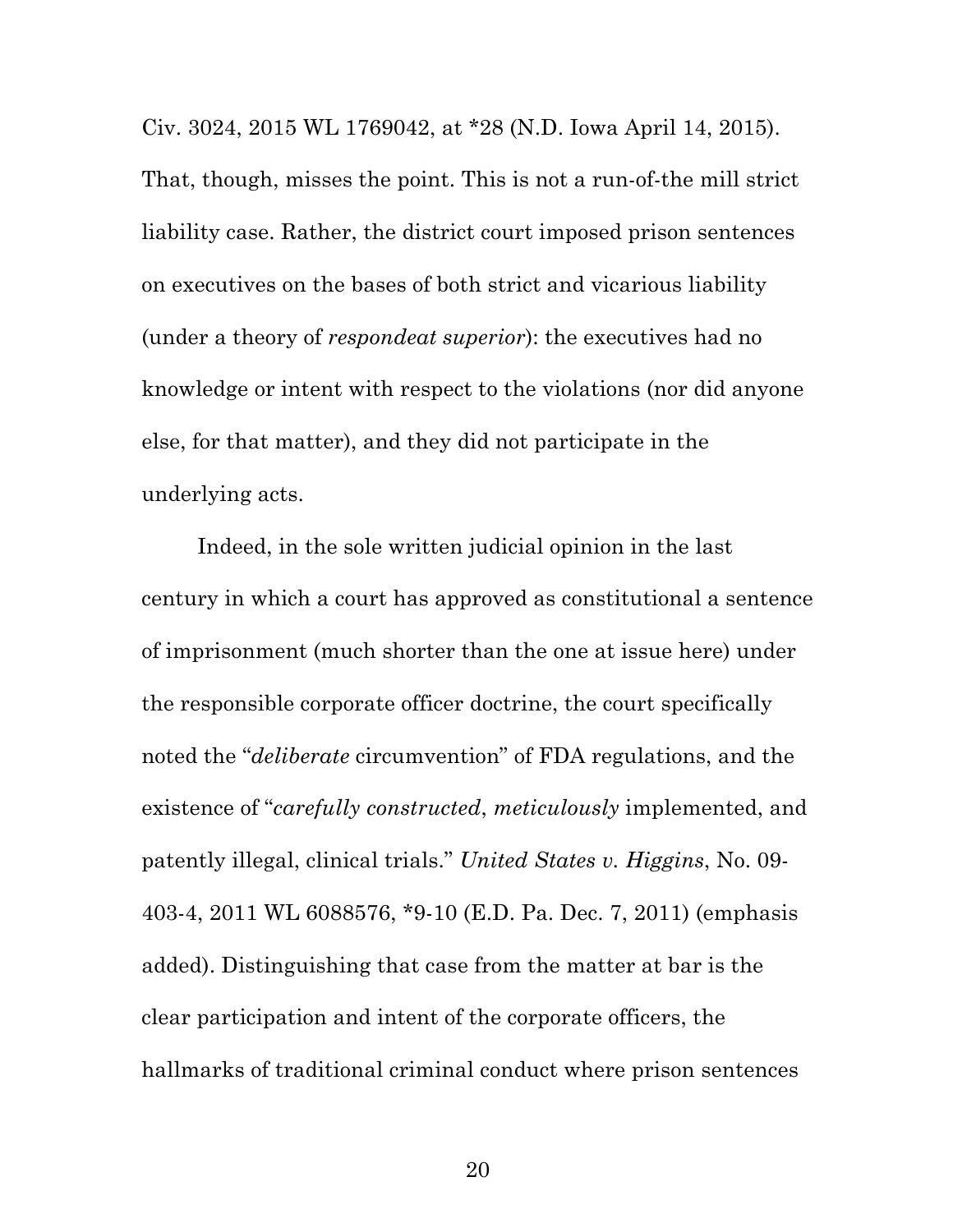are appropriate—which stand in contrast to the ignorance and FDA-recognized efforts to cure that are present in this case.

The district court's ruling is a chilling extension of previous law—wholly inconsistent with the precedent of the Supreme Court, sister circuits, and state courts of last resort—that should concern any executive in America.

# **2. Prison for an Offense That Requires Neither Guilty Knowledge nor Actual Participation Is Severe and Therefore Violates the Eighth Amendment.**

The Eighth Amendment's bar on cruel and unusual punishment does not allow prison sentences for a responsible corporate officer offense absent direct participation or knowledge—it is too severe a penalty for an executive that has no knowledge of the criminal conduct and who did not participate in the acts that were the basis for the crime.

Punishment for a crime is cruel and unusual, and thus barred by the Eighth Amendment, if it is not "graduated and proportioned to the offense." *Graham v. Florida*, 560 U.S. 48, 59 (2010). Cruelty may also be determined by comparing the severity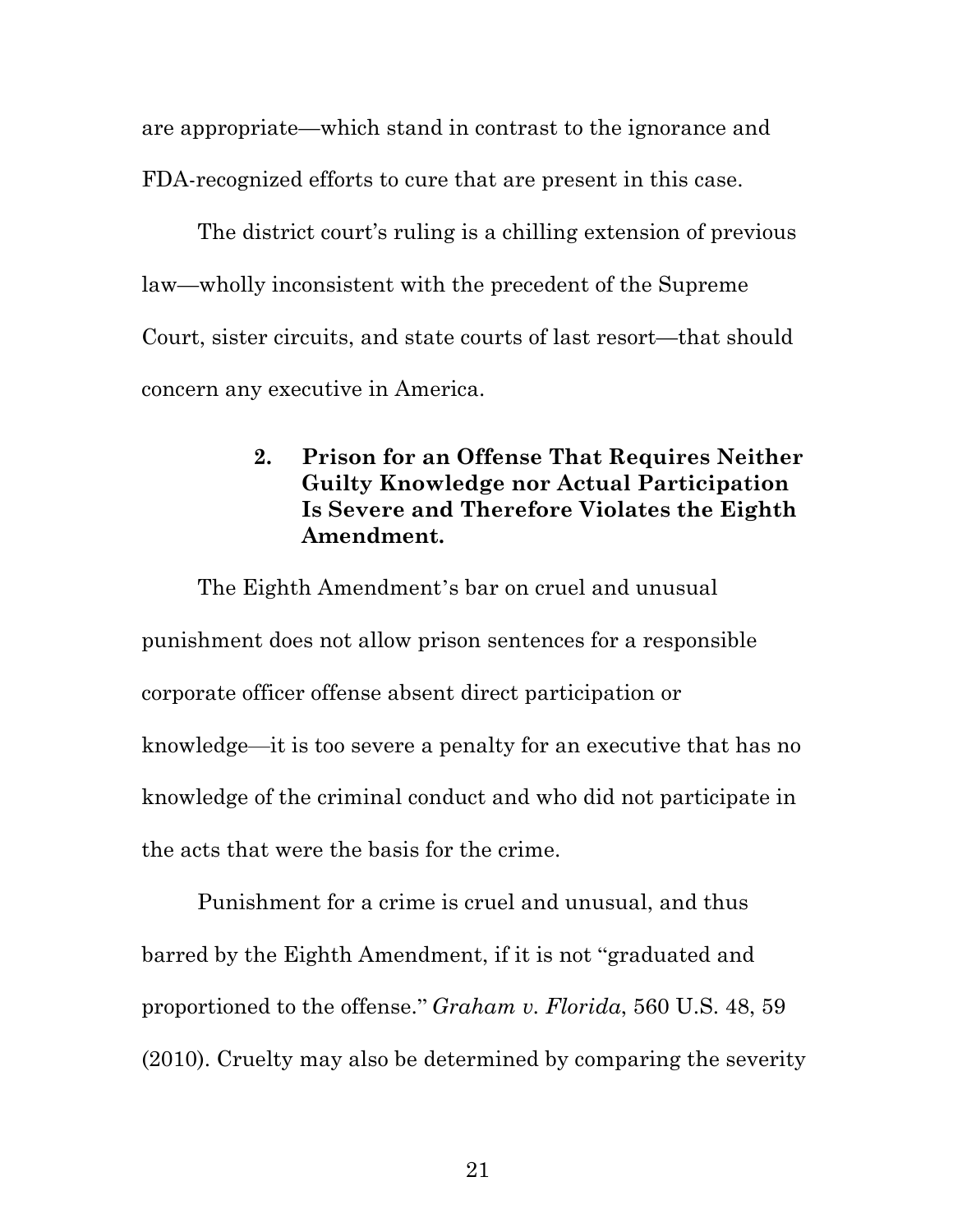of the sentence to the severity of the crime committed. *Harmelin v. Michigan*, 501 U.S. 947, 994-96 (1991). The Supreme Court has laid out the steps that courts must take to determine whether a sentence is proportional.

First, "[a] court must begin by comparing the gravity of the offense and the severity of the sentence." *Graham*, 560 U.S. at 59. If the court finds "an inference of gross disproportionality[,] the court should then compare the defendant's sentence with the sentences received by other offenders in the same jurisdiction and with the sentences imposed for the same crime in other jurisdictions." *Id.* (internal quotation marks and alterations omitted). Should the comparison confirm the inference of gross disproportionality, the sentence is cruel and unusual. *Id.*

As to the first step in the Eighth Amendment analysis, the question is not a close one—the gravity of an offense brought under the responsible corporate officer doctrine is the most minimal in criminal law. The executive charged with the offense has no culpability and no involvement beyond his position at the company. *See Henderson v. Norris*, 258 F.3d 706, 709 (2001) ("To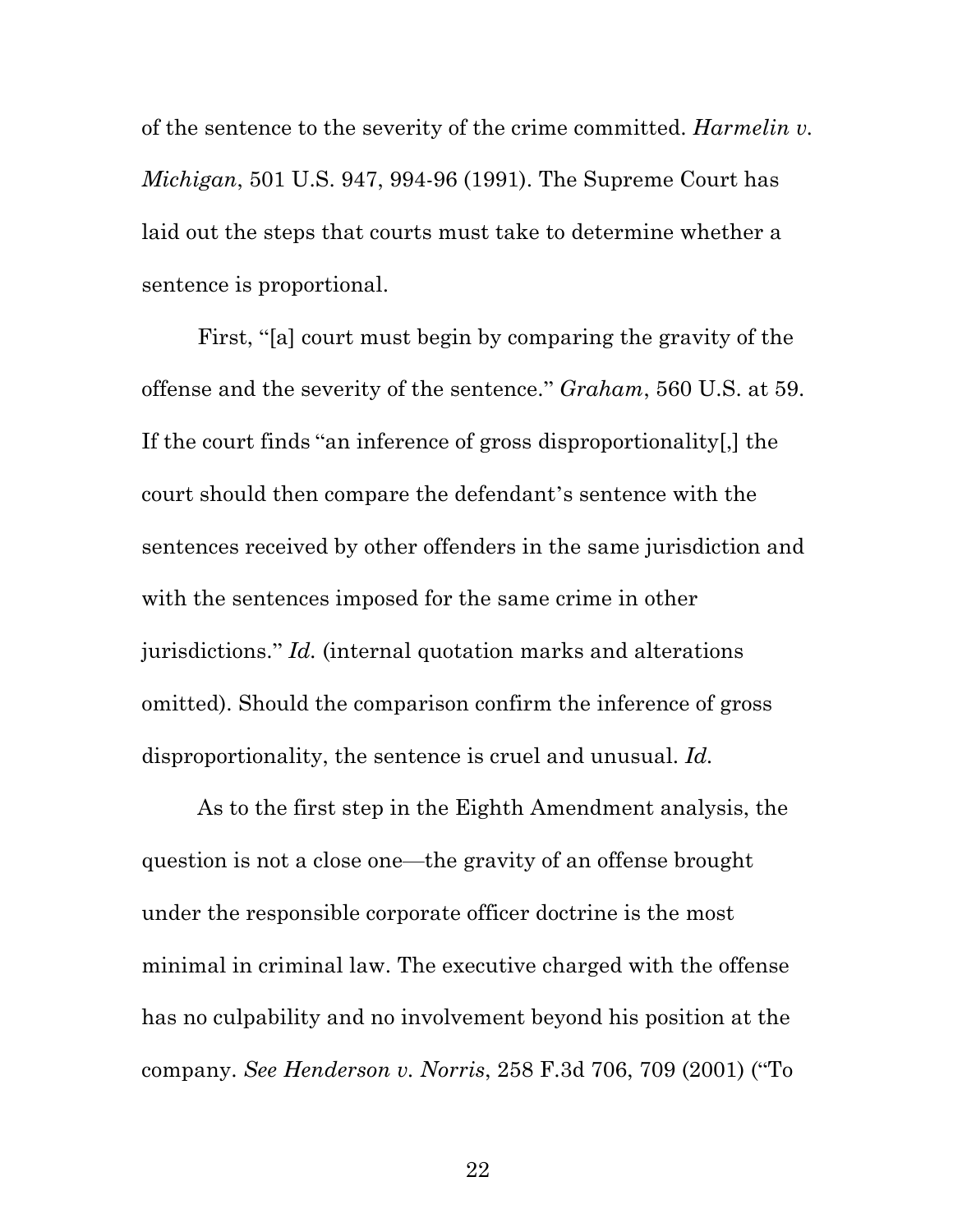evaluate the severity of a crime, we consider the harm caused or threatened to the victim or to society and the culpability and degree of involvement of the defendant."). And if, in consideration of the crime's severity, the Court "look[s] to the defendant's intent and motive in committing the crime," it will find none. *Id.* (internal citation omitted).

At the very least, imprisonment of a person on the basis of his or her position within a company weighs strongly in favor of a finding of gross disproportionality.

Moreover, under a pure cruelty analysis, there is no culpable conduct nor culpable mental state required of these corporate officers beyond their mere existence. A prison sentence of any length is severe enough to warrant the claim of unconstitutional cruelty when the culpable conduct is merely being a corporate officer. *See Harmelin*, 501 U.S. at 994-96.

Accordingly, the Court must engage in a comparative examination of the sentences imposed on the DeCosters versus other similarly situated executives. The Court will find that there is no comparison: until 2011, no executive was imprisoned under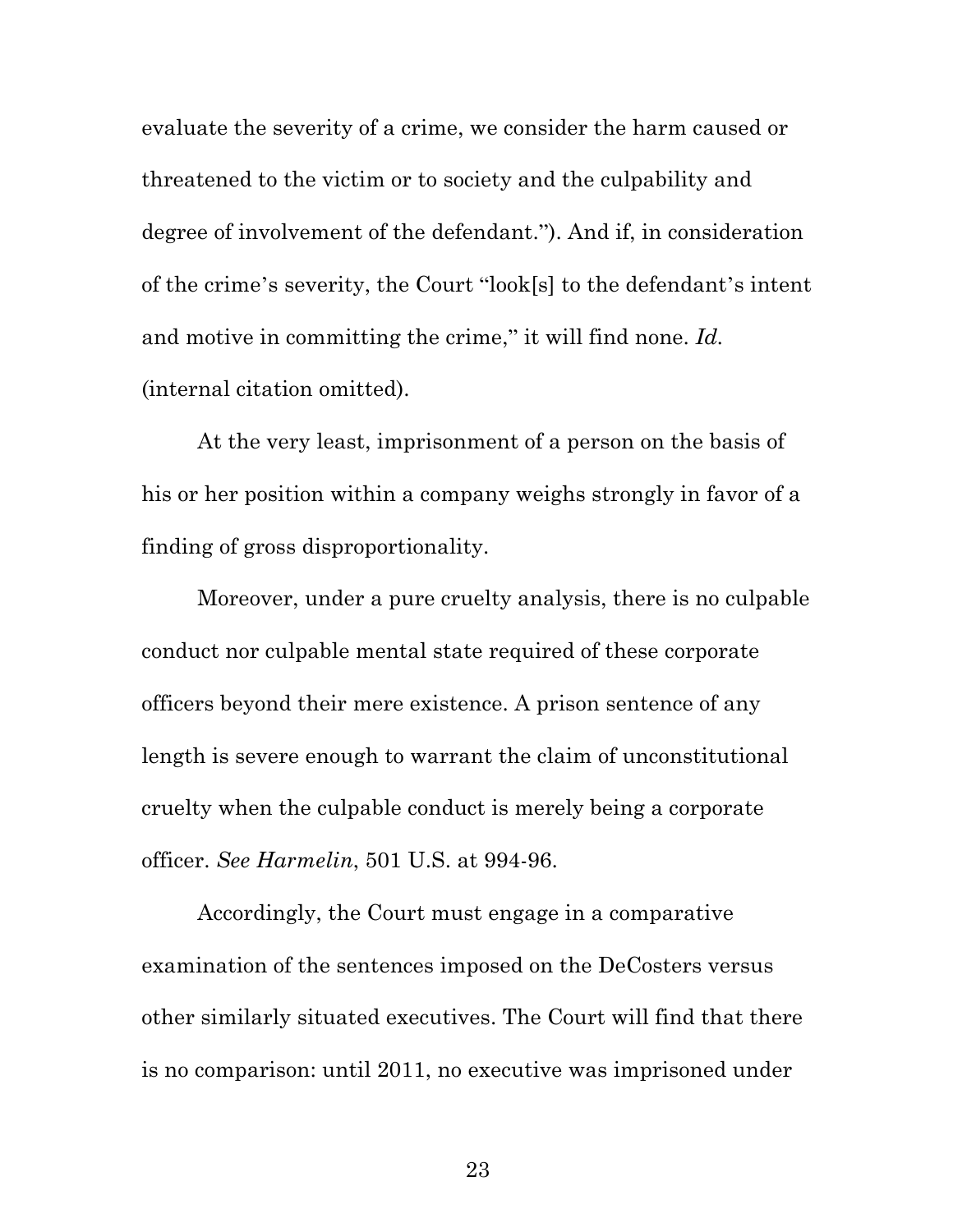the responsible corporate officer doctrine where he or she was not personally involved in the criminal conduct.9 (*See* Appellants' Opening Brief at 38-43.)

Additionally, such sentences are in no way "usual" within the plain meaning of the Eighth Amendment: between the Supreme Court's decision in *Park*, and the prosecution of three pharmaceutical company executives in 2007*,*<sup>10</sup> prosecutions of executives for violation of the FDCA based solely on their job descriptions were few and far between—and, based on the reported cases, it appears none resulted in prison sentences.11 As a

<u>.</u>

<sup>&</sup>lt;sup>9</sup> As discussed further below, in 2011, the government changed its policy with respect to responsible corporate officer prosecutions for violations of the FDCA and determined that it would pursue executives without regard to whether they knew of the underlying criminal conduct or participated in it. The first casualty of this policy change may have been the executive in *United States v. Hermelin*, who received a 17-day sentence for violating the FDCA based solely on the authorities and responsibilities of his job as CEO of a pharmaceutical company. *United States v. Hermelin*, No. 4:11-cr-85, Amended Judgment at 2 (E.D. Mo. Mar. 24, 2011). <sup>10</sup> *See United States v. Purdue Frederick Co., Inc.*, 495 F. Supp. 2d 569, 570 (W.D. Va. 2007).

<sup>11</sup> *See United States v. Gel Spice Co., Inc.*, 773 F.2d 427 (2d Cir. 1985); *United States v. Torigian Labs., Inc.*, 577 F. Supp. 1514, 1529-31 (E.D.N.Y. 1984); *United States v. Treffiletti & Sons*, 496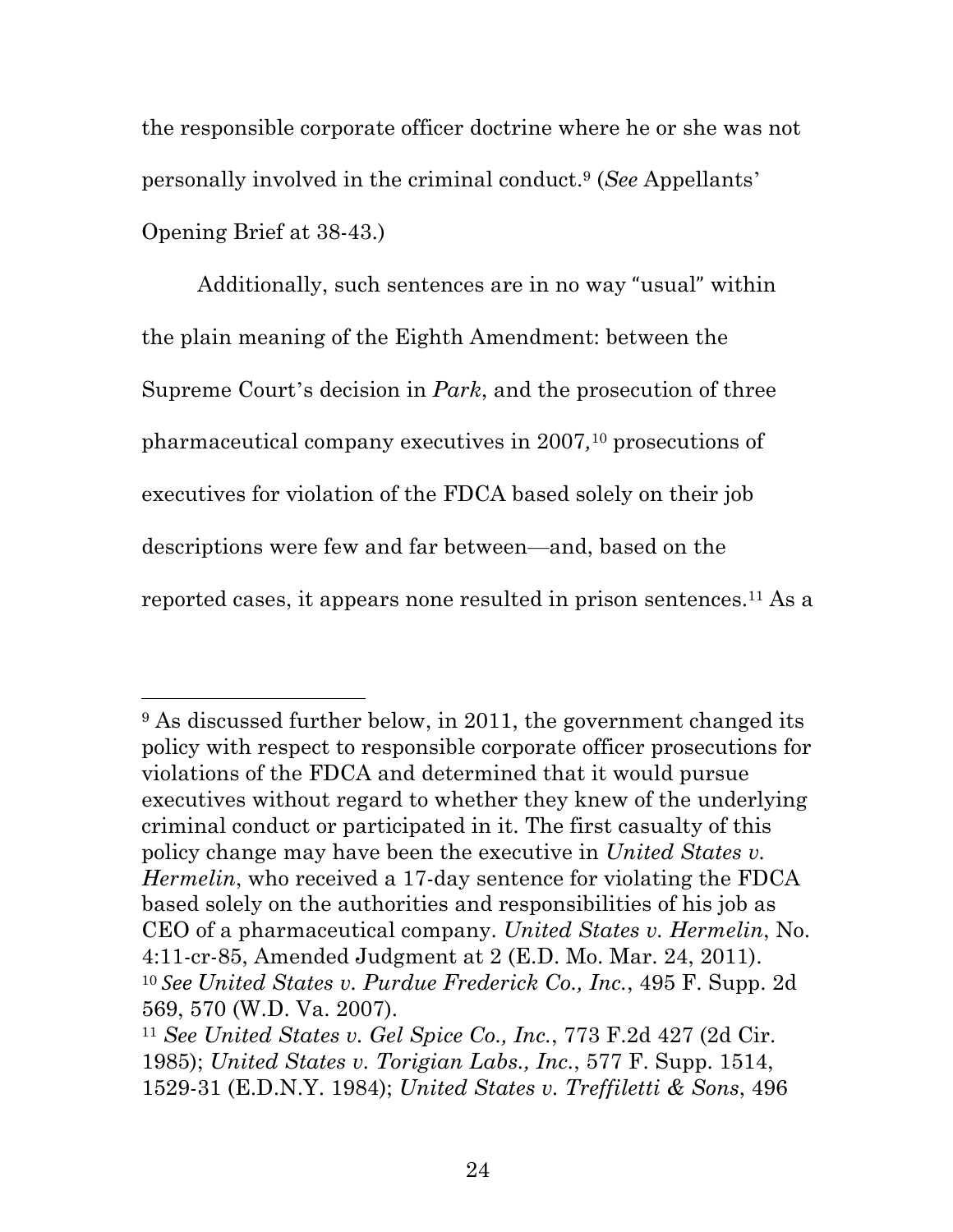result, executives have not had to wrestle with whether they could face criminal liability because—through no fault or act of their own—a criminal violation occurred at their company. This, of course, has depended upon the "conscience and circumspection" of prosecutors, *Dotterweich*, 320 U.S. at 284, and the lack of any application of the prison sentence provisions in regulatory offenses by prosecutors in the decades after *Dotterweich* cuts strongly in favor of a determination of unusualness.

The prison sentences imposed here are therefore cruel and unusual.

**C. Use of the Responsible Corporate Officer Doctrine Has Been Rare—and, Until Recently, Never Employed to Put Executives That Neither Participated in nor Knew of the Underlying Conduct in Prison.**

Recognizing that it would be "treacherous" to identify those parties potentially subject to criminal liability under the responsible corporate officer doctrine, the Supreme Court in *Dotterweich*, 320 U.S. at 284, entrusted its application to the

 $\overline{a}$ 

F. Supp. 53 (N.D.N.Y. 1980); *United States v. Acri Wholesale Grocery Co.*, 409 F. Supp. 529 (S.D. Iowa 1976).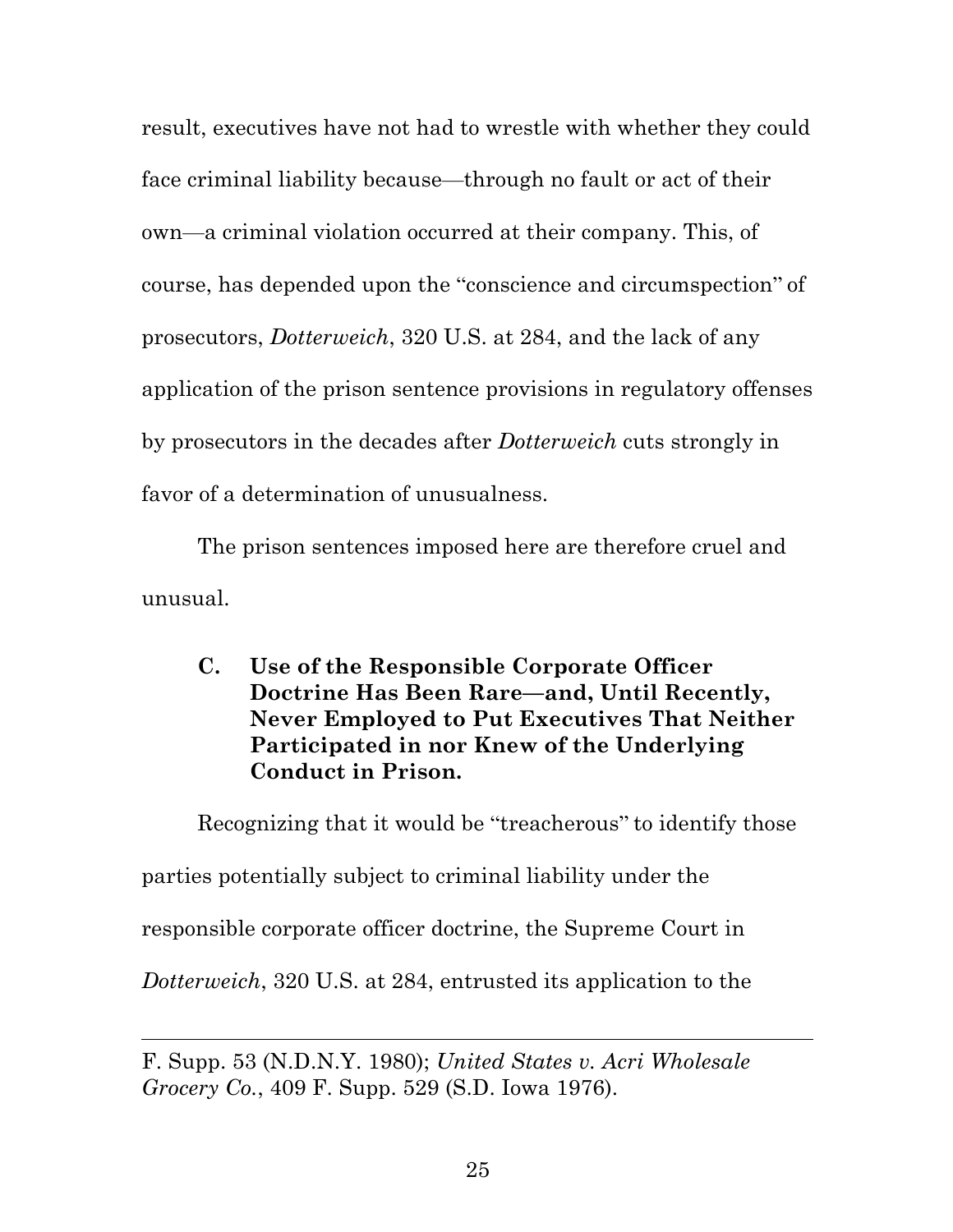"conscience and circumspection in prosecuting officers." Perhaps in appreciation of the far-reaching implications of the doctrine that it could lead to criminal liability for *any* executive through no fault of his or her own—the Department of Justice has, until recently, invoked it conservatively and rarely.

# **II. If Prison Under the Responsible Corporate Officer Doctrine Is Permissible, Every Executive Can Reasonably Fear Imprisonment for Acts Outside His or Her Control.**

The imposition of a prison sentence under the responsible corporate officer doctrine is troubling because it dramatically increases the risks of being a business executive in a regulated industry. As a result of the breadth of federal regulations concerning, among other things, worker safety, environmental issues, and, lately, cyber security—virtually every corporation in America is subject to numerous overlapping regulatory obligations. In heavily-regulated industries the regulatory maze is even more onerous. Broad swaths of these regulations can be enforced by criminal prosecution, and these criminal provisions frequently count as "public welfare" offenses that lack a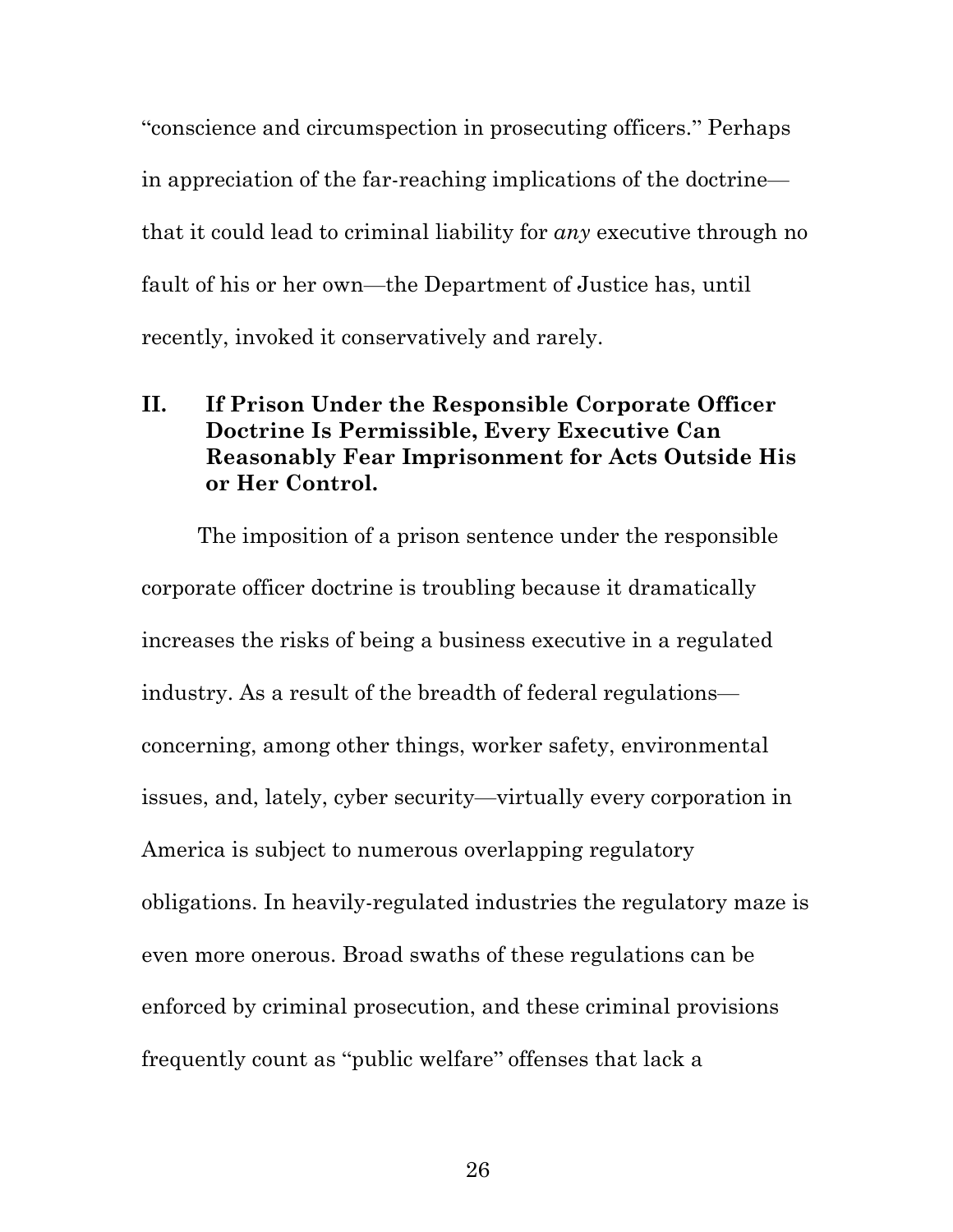requirement that conduct be knowing. The lack of a *mens rea* requirement for these offenses makes it extraordinarily difficult to totally guard against violations. *See, e.g.,* Paul J. Larkin, Jr., *Regulation, Prohibition, and Overcriminalization: The Proper and Improper Uses of the Criminal Law*, 42 HOFSTRA L. REV. 745, 754- 56 (2014).

The sheer number of federal crimes exacerbates the difficulty. No one knows for sure how many federal crimes exist. "For decades, the task of counting the total number of federal criminal laws has bedeviled lawyers, academics and government officials."<sup>12</sup> According to one analysis, the United States Code contains more than 4,450 federal crimes. *See* Brian Walsh & Tiffany Joslyn, The Heritage Foundation and National Association of Criminal Defense Lawyers, WITHOUT INTENT: HOW CONGRESS IS ERODING THE CRIMINAL INTENT REQUIREMENT IN FEDERAL LAW 6 (2010). And that number does not include the approximately

<sup>12</sup> Gary Fields & John R. Emshwiller, *Many Failed Efforts to Count Nation's Federal Criminal Laws*, WALL ST. J., July 23, 2011, *available at* http://www.wsj.com/articles/SB10001424052702304319804576389 601079728920.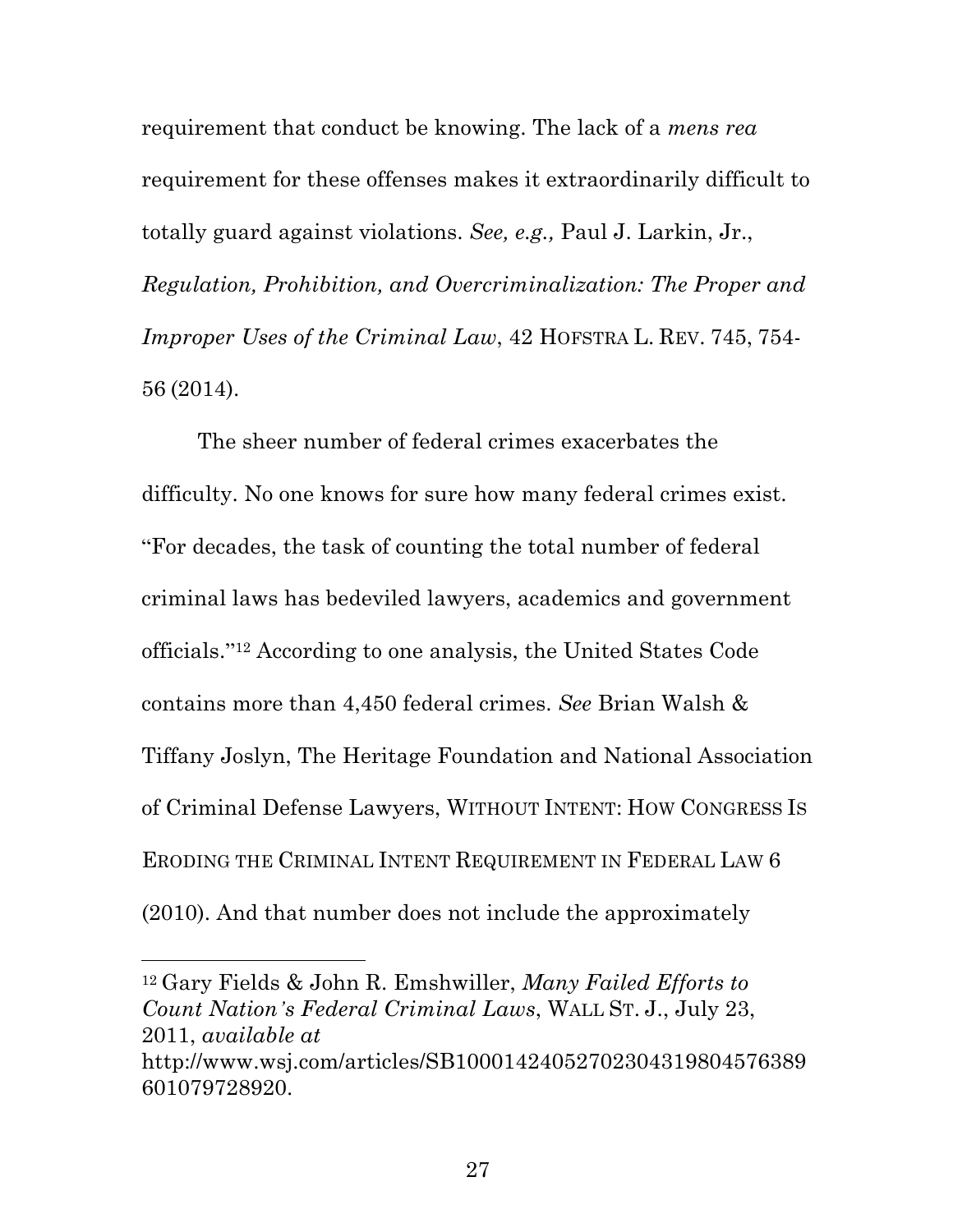300,000 regulations that may trigger criminal sanctions. *Over-Criminalization of Conduct/Over-Federalization of Criminal Law: Hearing Before the Subcomm. on Crime, Terrorism, & Homeland Sec. of the H. Comm. on the Judiciary*, 111th Cong. 7 (2009) (testimony of Richard Thornburgh). As one law professor that has sought to count the number of federal crimes has put it, "[t]here is no one in the United States over the age of 18 who cannot be indicted for some federal crime." Fields & Emshwiller, *Many Failed Efforts to Count Nation's Federal Criminal Laws*, WALL ST. J., July 23, 2011.

Moreover, criminal regulatory provisions "can be extraordinarily abstruse, demanding almost as much scientific or technical knowledge as legal skill to ensure their proper interpretation." Larkin, Jr., *Regulation, Prohibition, and Overcriminalization: The Proper and Improper Uses of the Criminal Law*, at 753. With respect to the FDCA in particular, one commentator lamented over fifty years ago that "[i]t takes familiarity with chemistry, pharmacology, and processing nomenclature to parse the continual supplements, deletions,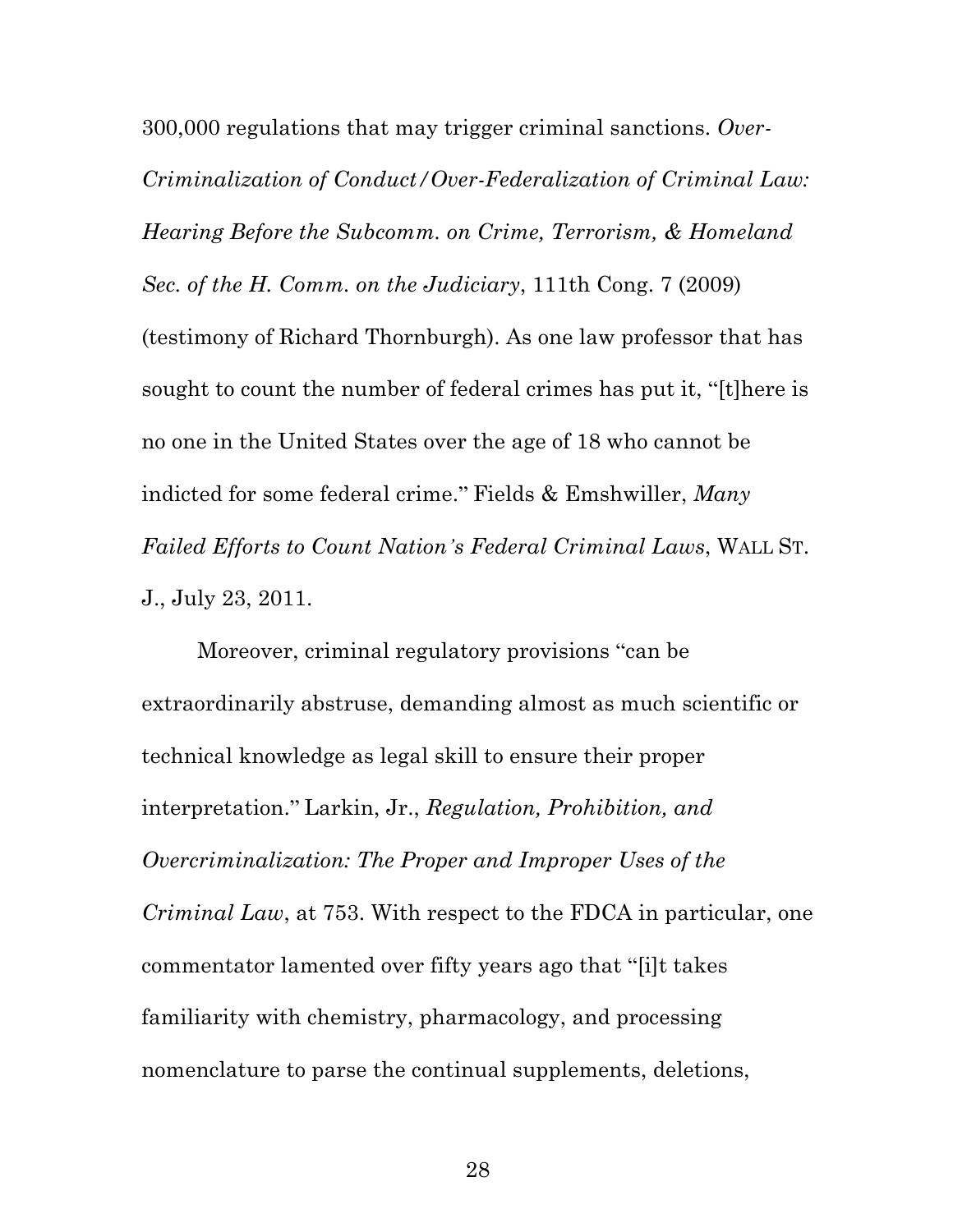revisions, and modifications. However necessary all of this may be in the public interest, it is not only delegation running riot—but it is plainly rule making not expressed in ordinary English or even familiar legal jargon." H. Thomas Austern, *Sanctions in Silhouette: An Inquiry into the Enforcement of the Federal Food, Drug, and Cosmetic Act*, 51 CAL L. REV. 38, 43 (1963).

In this regulatory entanglement, there is very little that executives can do to protect themselves against responsible corporate officer offenses. Without a *mens rea* requirement (in both the application of the responsible corporate officer doctrine and the many public welfare laws that underlie its use) there is no "constructive notice" of potential criminal liability. *See* Arthur Leavens, *Beyond Blame—Mens Rea and Regulatory Crime*, 46 U. LOUISVILLE L. REV. 1, 2 (2007). "[S]uch notice can be the difference between acceptable hardship and unfair surprise." *Id.*

And even if executives institute a robust set of compliance practices, they are not protected from responsible corporate officer liability. *See* Joshua D. Greenberg & Ellen C. Brotman, *Strict Vicarious Criminal Liability for Corporations and Corporate*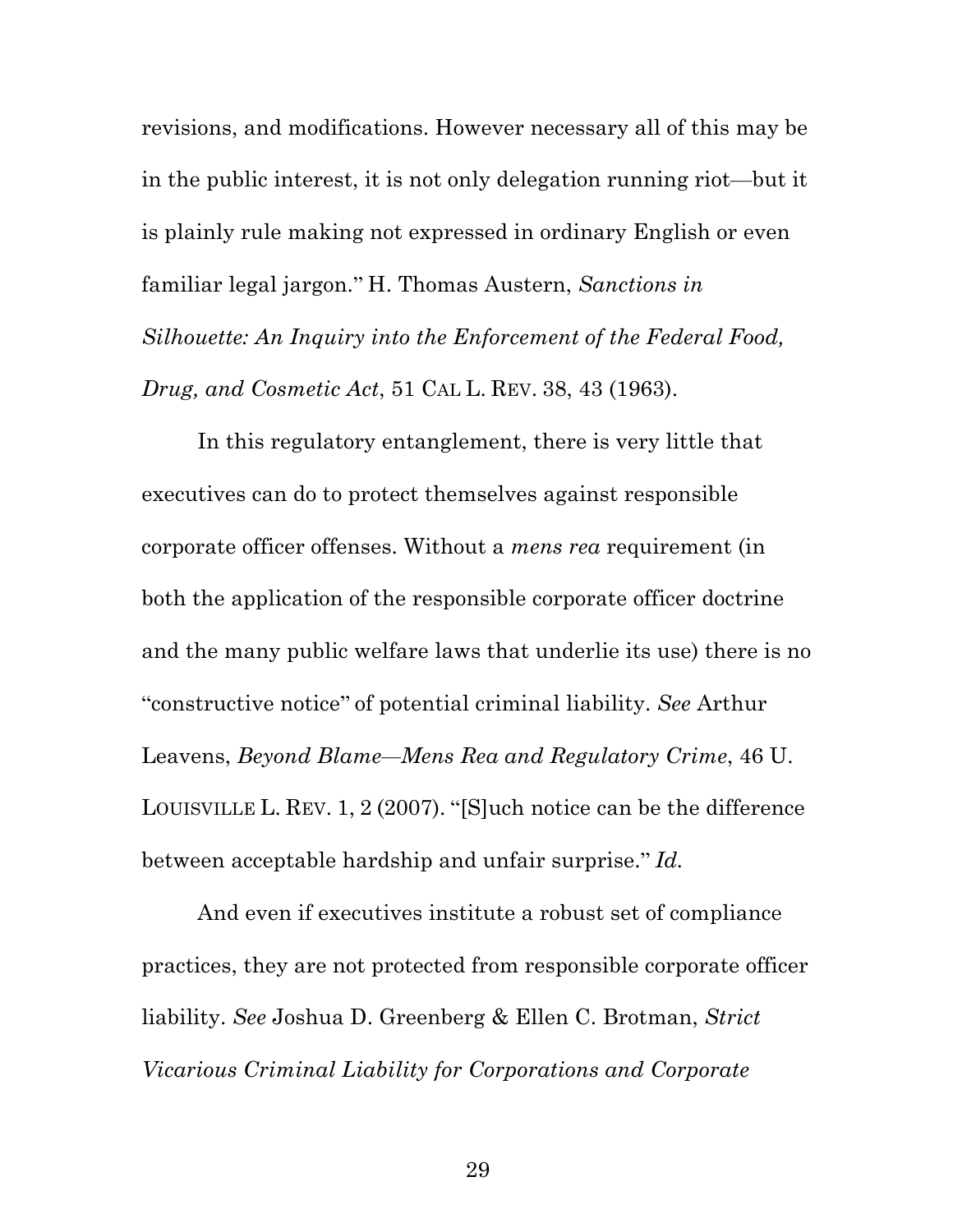*Executives: Stretching the Boundaries of Criminalization*, 51 Am. Crim. L. Rev. 79, 94 (2014). In this case, Quality Egg established a set of measures that often went above and beyond what is required under the Federal rule addressing the introduction of salmonella into eggs during production. (*See* Appellants' Opening Brief at 11-14.) Still, two of their executives were convicted of offenses based on conduct of which they were not aware and in which they did not participate. They now face prison time for those offenses.

There is a narrow exception to the breadth of liability under the responsible corporate officer doctrine—the "impossibility defense." This is an affirmative defense that allows executives to argue that they were "powerless to prevent or correct the violation." *Park*, 421 U.S. at 673. While this defense could, in theory, cure many of the problems with responsible corporate officer liability, in practice, it "offers sparse refuge" for corporate officers.13 As long as executives have broad managerial authority

<u>.</u>

<sup>13</sup> Steven M. Morgan & Allison K. Obermann, *Perils of the Profession: Responsible Corporate Officer Doctrine May Facilitate*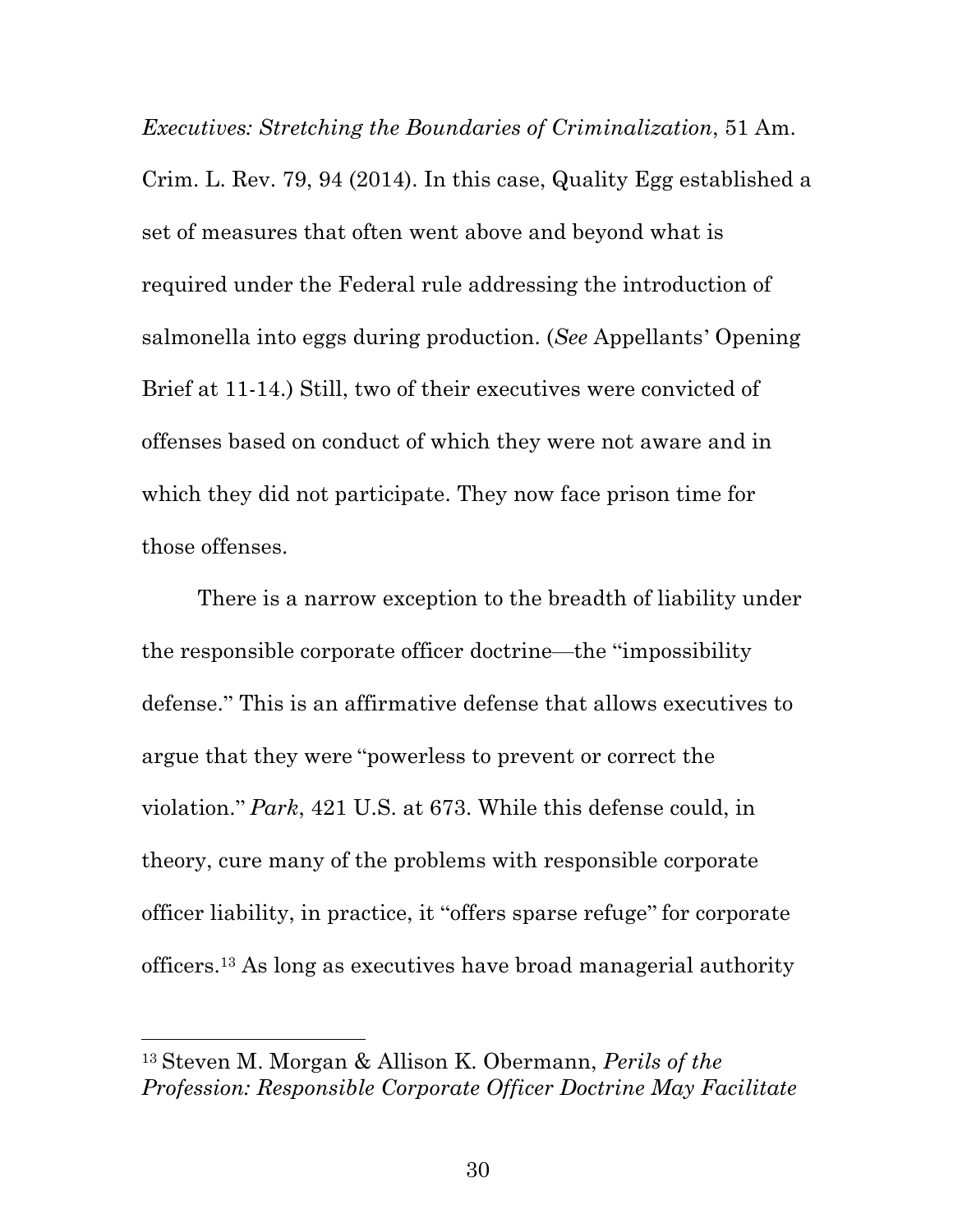over their company's operations, they may always have the power to prevent an employee from engaging in an act.14 It is thus no surprise that a corporate officer has never successfully invoked the impossibility defense.15 In light of what must be shown, and how modern corporations are organized, this defense is illusory.

Indeed, it is "highly unlikely that a CEO or COO exists who cannot be convicted under the [responsible corporate officer doctrine], as there is little if anything within most companies' operation that is not, at least on paper, within their supervisory authority and responsibility." Richard A. Samp & Cory L. Andrews, *Restraining Park Doctrine Prosecutions Against*

 $\overline{a}$ 

*Corporate Officials Under the FDCA*, 13 ENGAGE: J. FEDERALIST

<sup>14</sup> George B. Breen & Jonah D. Retzinger, *The Resurgence of the Park Doctrine and the Collaterial Consequences of Exclusion*, 6 J. HEALTH & LIFE SCI. L. 90, 100-101 (2013) ("[A]s a practical matter, it may always be theoretically possible for an executive to prevent an employee from engaging in wrongdoing.").

*a Dramatic Increase in Criminal Prosecutions of Environmental Offenders*, 45 SW. L. J. 1199, 1202 (1991).

<sup>15</sup> Katrice Bridges Copeland, *The Crime of Being in Charge: Executive Culpability and Collateral Consequences*, 51 AM. CRIM. L. REV. 799, 804 (2014); Andrew R. Ellis, *The Responsible Corporate Officer Doctrine: Sharpening a Blunt Health Care Fraud Enforcement Tool*, 9 N.Y.U. J. L. & BUS. 977, 1027 (2013).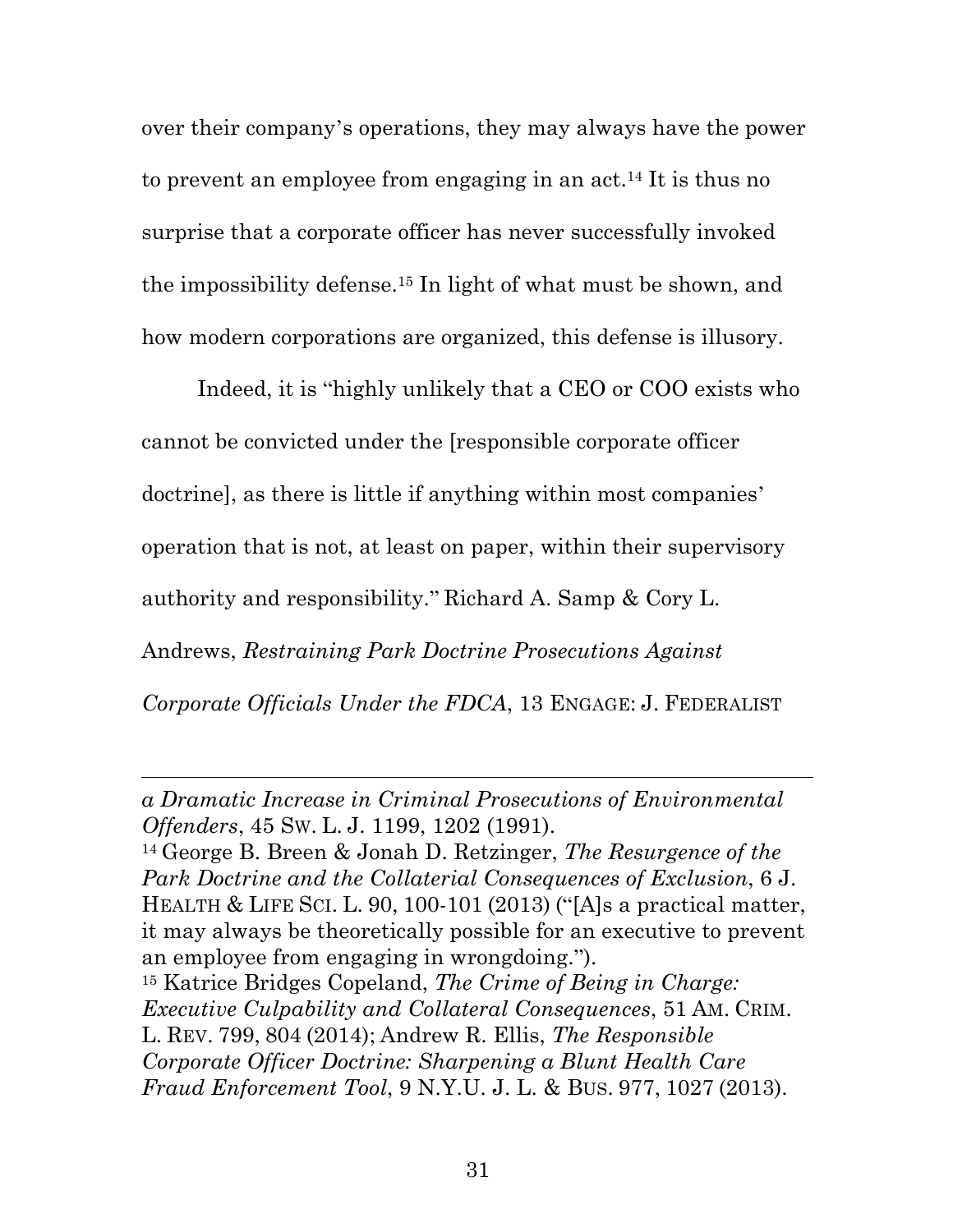SOC'Y PRAC. GROUPS, Oct. 2012, at 19, 24. This notion should be terrifying for American business. Risking a felony conviction and a fine for taking a job is scary enough; but imprisoning executives under the responsible corporate officer doctrine for criminal offenses they are unable to prevent will discourage the smartest, most capable people from leading those companies that have the greatest impact on the public welfare.

If one had supreme confidence that the government would only use the responsible corporate officer doctrine in rare cases, this result may be palatable. But there is good reason to be skeptical of the government's restraint given that government prosecutors have pushed for prison terms in at least two such cases in the last five years, in contravention of near a century of prosecutorial discretion practice.

To take but one example, the FDA has produced a set of nonbinding standards to guide the prosecution of responsible corporate officer offenses. Yet the FDA has weakened these standards in recent years and is clearly gearing up to make a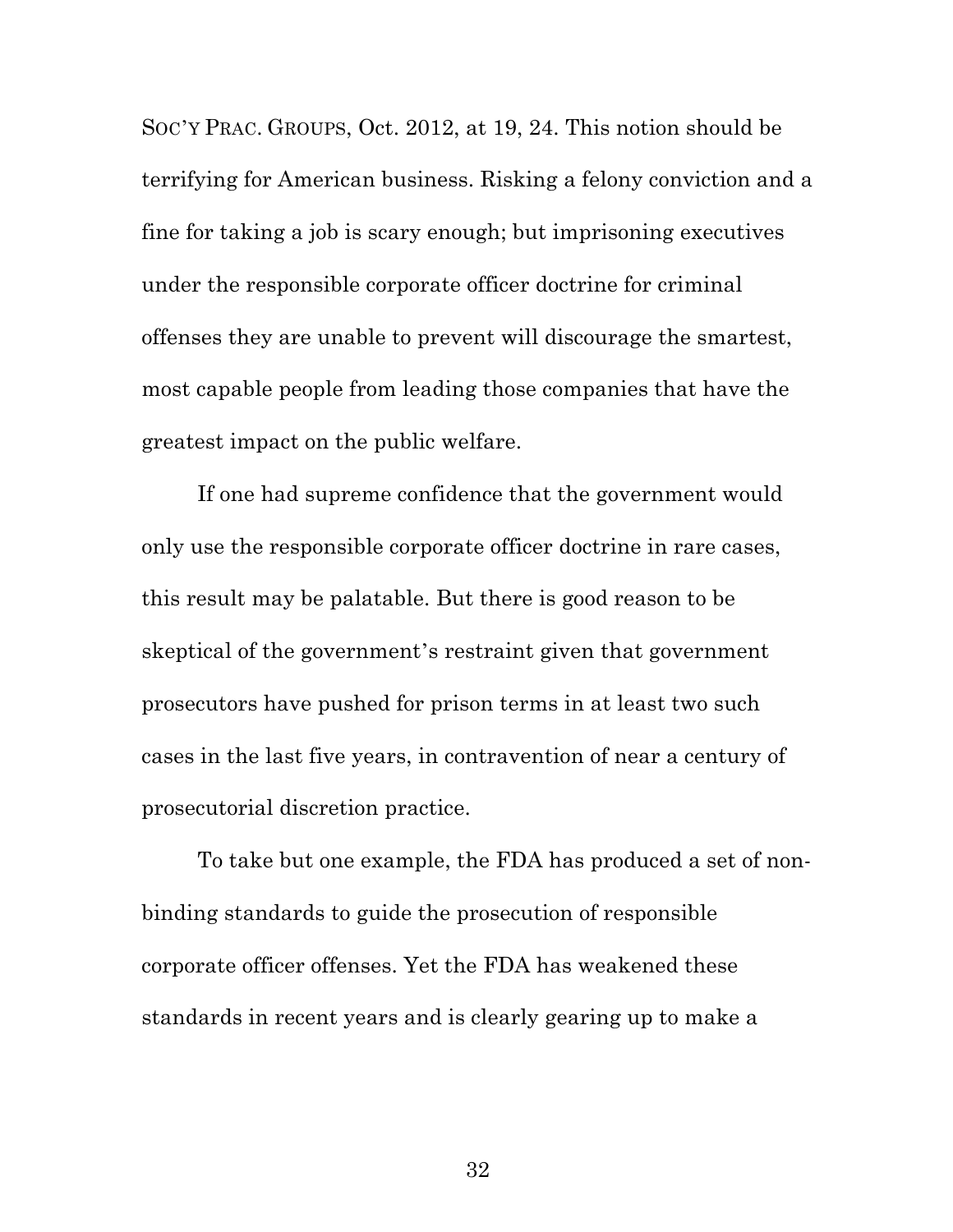more muscular use of its ability to bring responsible corporate officer prosecutions.16

Until January 2011, the FDA's policy was to warn executives before bringing a prosecution against them. The FDA "ordinarily exercise[d] its prosecutorial discretion to seek criminal sanctions against a person only when a prior warning or other type of notice can be shown." FDA, *Regulatory Procedures Manual*, § 6-5-1 (Mar. 2007). "Establishing a background of warning or other type of notice," the FDA stated, "w[ould] demonstrate to the U.S. Attorney, the judge, and the jury that there has been a continuous course of violative conduct and a failure to effect correction in the past." *Id.* One of the great dangers of the responsible corporate officer doctrine is that it could be used to

<u>.</u>

<sup>16</sup> *Compare* FDA, *Regulatory Procedures Manual*, § 6-5-1 (Mar. 2007) ("the agency ordinarily exercises its prosecutorial discretion to seek criminal sanctions against a person only when a prior warning or other type of notice can be shown") *with* FDA, *Regulatory Procedures Manual*, § 6-5-3, available at http://www.fda.gov/iceci/compliancemanuals/regulatoryprocedures manual/default.htm (last updated June 19, 2015) ("Knowledge of an actual participation in the violation are not a prerequisite to a misdemeanor prosecution but are factors that may be relevant when deciding whether to recommend charging a misdemeanor violation.").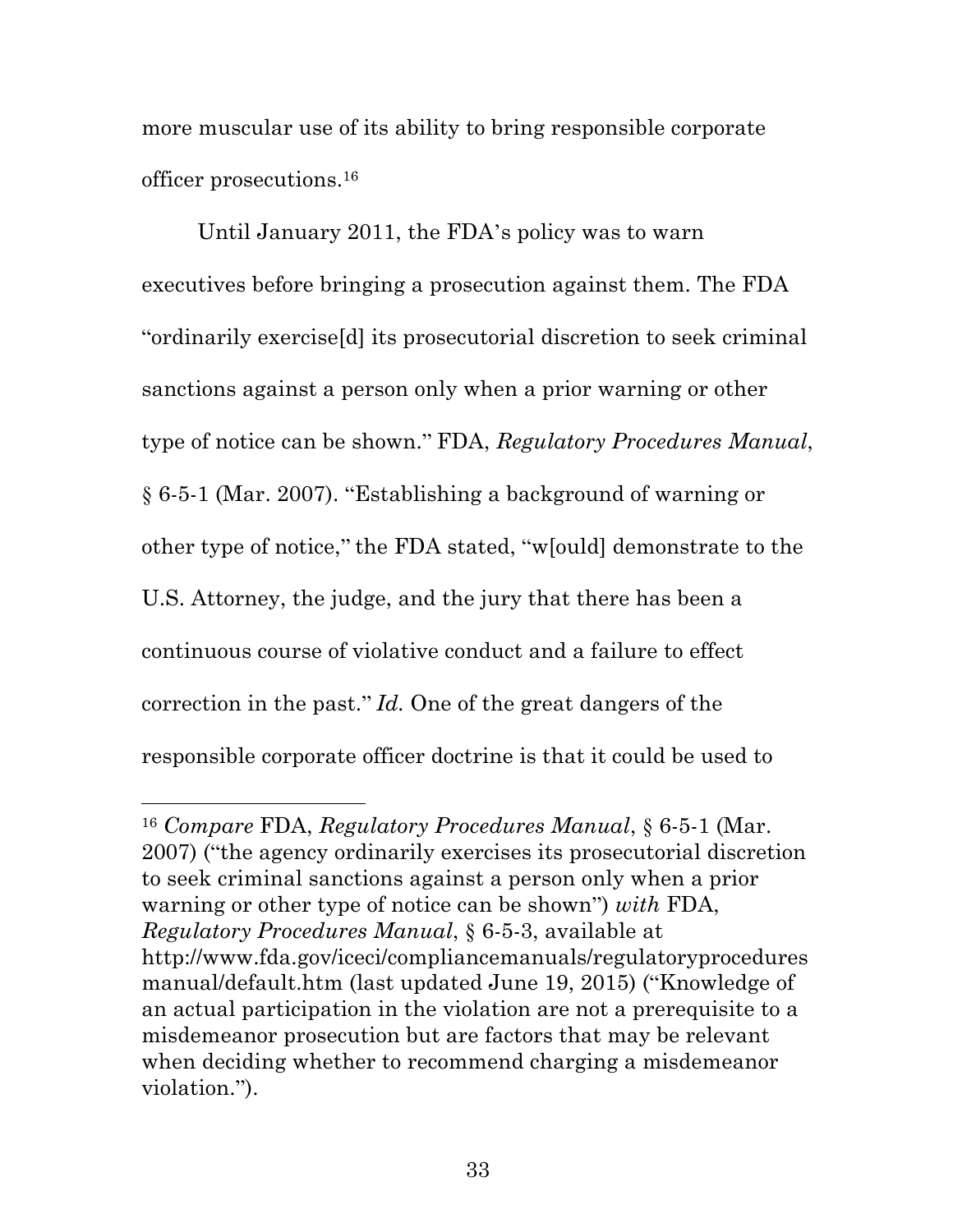prosecute executives who have no ability to avoid criminal liability but to resign their positions. The FDA's prior policy recognized this and limited that danger from this kind of case.

The FDA changed its mind though. In a new procedures manual, the FDA describes a "[m]isdemeanor prosecution under the" Food, Drug, and Cosmetics Act as "a valuable enforcement tool" but removes the requirement that an executive have notice before a prosecution can happen. FDA, *Regulatory Procedures Manual*, § 6-5-3. According to the procedures, "[k]nowledge of and actual participation in the violation are not a prerequisite to a misdemeanor prosecution but are factors that may be relevant when deciding whether to recommend charging a misdemeanor violation." *Id.* Other relevant factors include "[w]hether the violation is obvious" and "[w]hether the violation is serious." *Id.*<sup>17</sup>

<u>.</u>

<sup>&</sup>lt;sup>17</sup> Of course, the FDA is careful to note that "these factors are intended solely for the guidance of the FDA Personnel, do not create or confer any rights or benefits for or on any person, and do not operate to bind FDA." *Id.* The procedures also state that "the absence of some factors does not mean that a referral [to the Department to Justice] is inappropriate where other factors are evident." *Id.*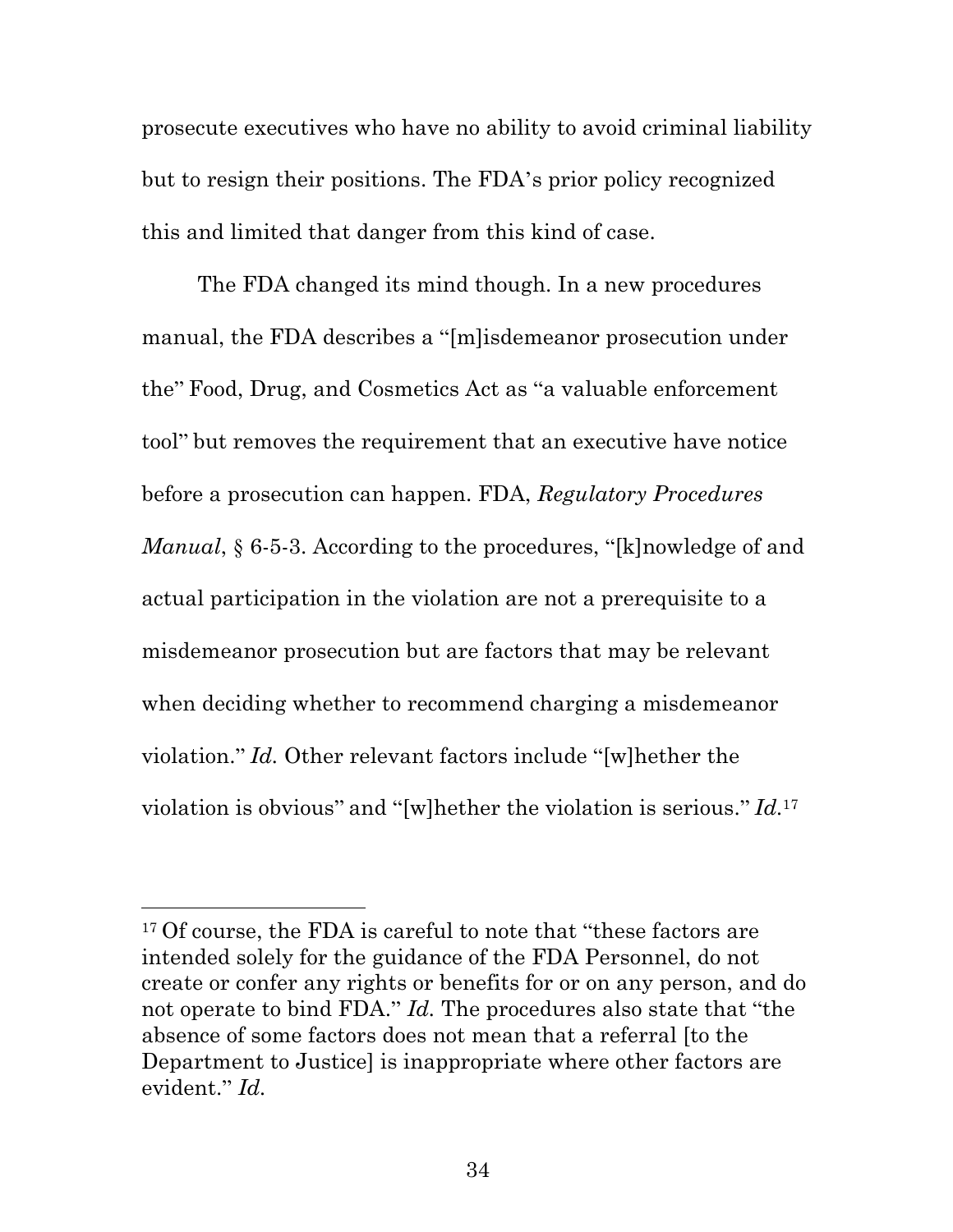The non-binding and expansive nature of these standards give no comfort to an executive concerned about an FDA prosecution—making more reasonable a fear of prosecution for any executive of a company that is regulated, even in part, by the FDA. Moreover, the change from a standard that recognized the flaws in the responsible corporate officer doctrine to this standard should worry any executive concerned that the government may be overly aggressive.

The FDA's procedures also don't speak at all to the decisionmaking process of U.S. Attorneys that are tasked with carrying out the prosecutions. "[T]he fact of the matter is that we just do not know, in any systematic way, what kinds of standards are being used" by prosecutors. *Cf.* Gerard E. Lynch, *The Role of Criminal Law in Policing Corporate Misconduct*, 60 LAW & CONTEMP. PROBS. 23, 62 (1997).

The vast expansion of the penalties available to the government under the responsible corporate officer doctrine is troubling and should worry executives in any industry. For an American executive though, the district court's unprecedented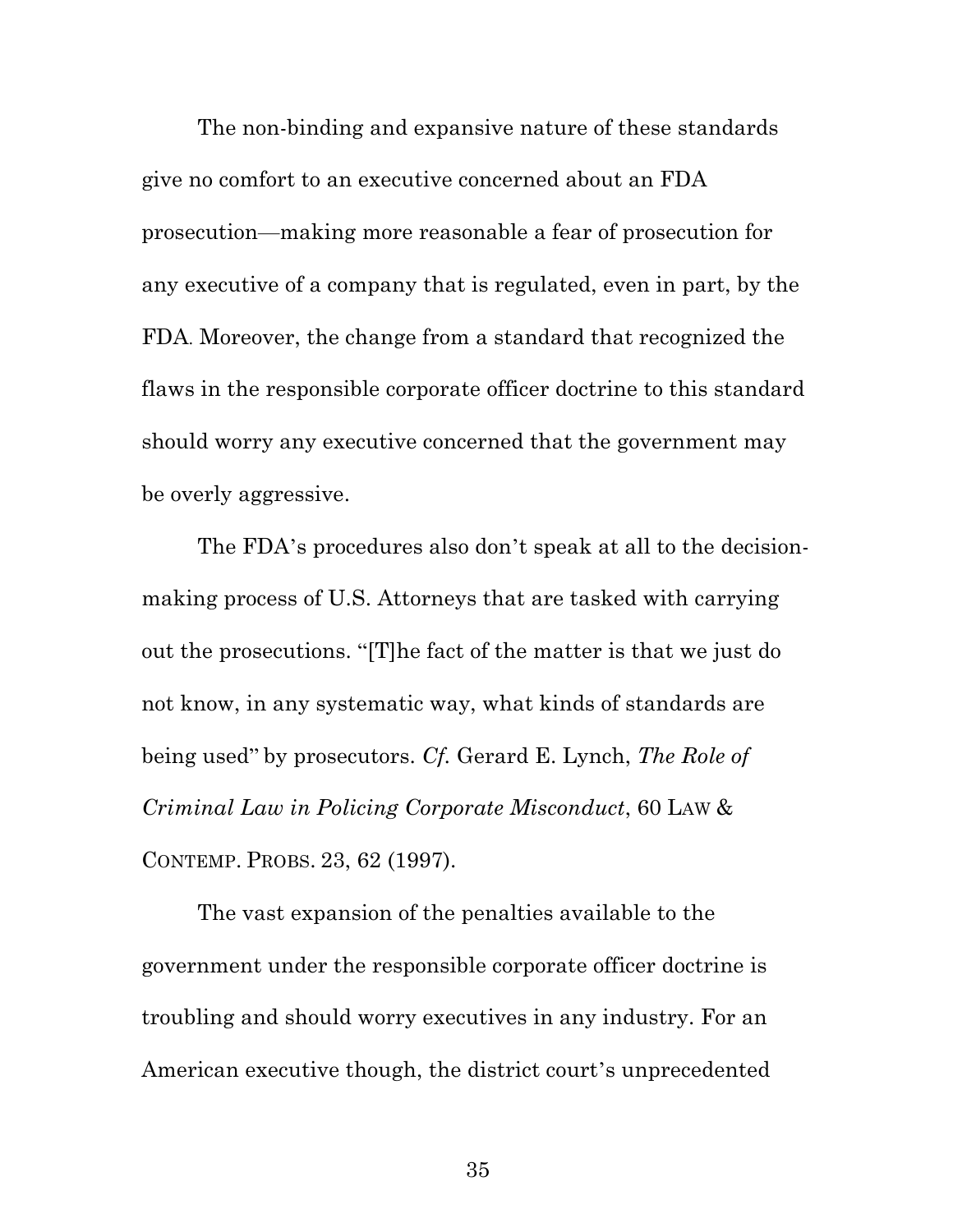expansion of it—to allow executives to be imprisoned under this doctrine—should be affirmatively terrifying. *Amici* ask this Court to curb the district court's expansion of this doctrine.

#### **CONCLUSION**

For the foregoing reasons, *amici* urge this Court to vacate the district court's judgment imposing sentences of imprisonment and the case should be remanded for resentencing.

Respectfully submitted,

/s/ *Matthew G. Kaiser* Matthew G. Kaiser Scott S. Bernstein KAISER, LEGRAND & DILLON PLLC 1401 K Street NW, Suite 600 Washington, DC 20005 (202) 640-2850 (202) 280-1034

*Counsel for Amici Curiae*

Linda E. Kelly Patrick N. Forrest MANUFACTURERS' CENTER FOR LEGAL ACTION 733 10th Street, NW, Suite 700 Washington, DC 20001 (202) 637-3000

*Counsel for the National Association of Manufacturers*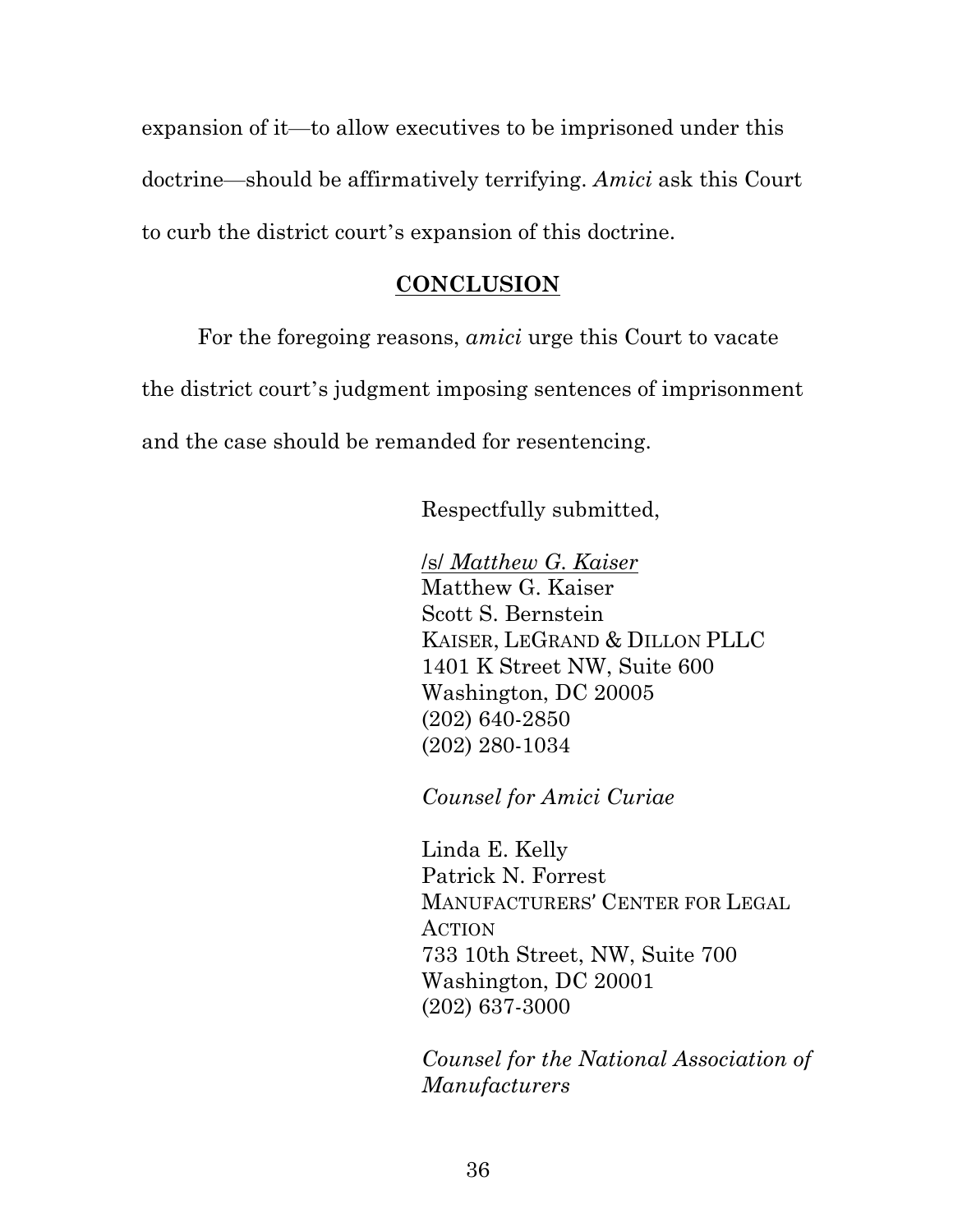Ilya Shapiro Randal J. Meyer CATO INSTITUTE 1000 Massachusetts Avenue, NW Washington, DC 20001 (202) 842-0200

*Counsel for the Cato Institute*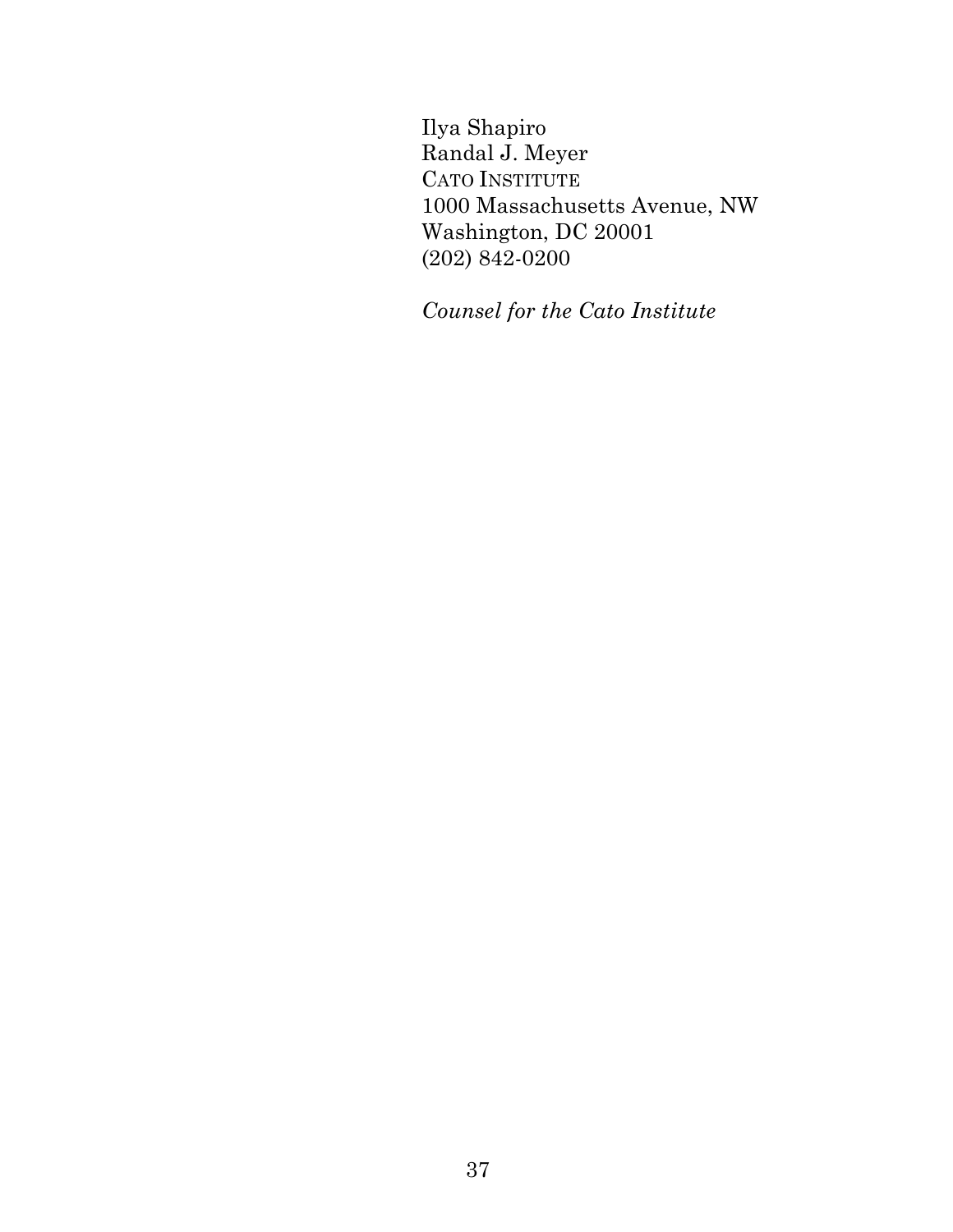#### **CERTIFICATE OF COMPLIANCE**

1. This brief complies with the type-volume limitation of Federal Rule of Appellate Procedure 29(d) because it contains 6,292 words, excluding the parts of the brief exempted by Federal Rule of Appellate Procedure 32(a)(7)(B)(iii).

2. This brief complies with the typeface requirements of Federal Rule of Appellate Procedure 32(a)(5) and the type-style requirements of Federal Rule of Appellate Procedure 32(a)(6) because it has been prepared in a proportionally spaced typeface using Microsoft Word in Century Schoolbook 14-point font.

3. This brief complies with Local Rule 28A(h)(2) because it has been scanned for viruses and is virus–free.

July 27, 2015 /s/ *Matthew G. Kaiser* Matthew G. Kaiser